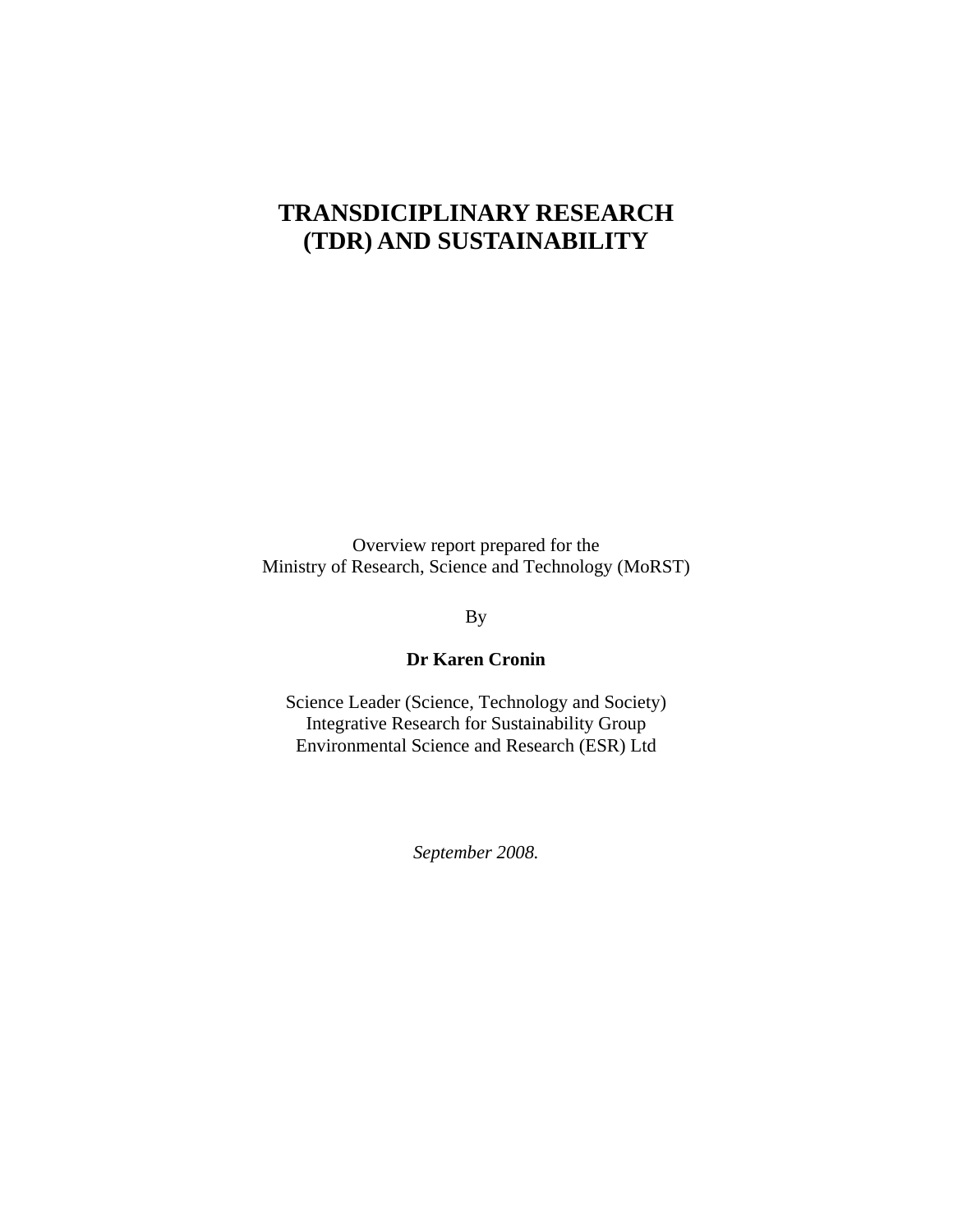# **TRANSDICIPLINARY RESEARCH (TDR) AND SUSTAINABILITY**

#### **DISCLAIMER**

This report or document ("the Report") is given by the Institute of Environmental Science and Research Limited ("ESR") solely for the benefit of the Ministry of Research, Science and Technology and other Third Party Beneficiaries as defined in the Contract between ESR and the Ministry of Research, Science and Technology, and is strictly subject to the conditions laid out in that Contract.

Neither ESR nor any of its employees makes any warranty, express or implied, or assumes any legal liability or responsibility for use of the Report or its contents by any other person or organisation.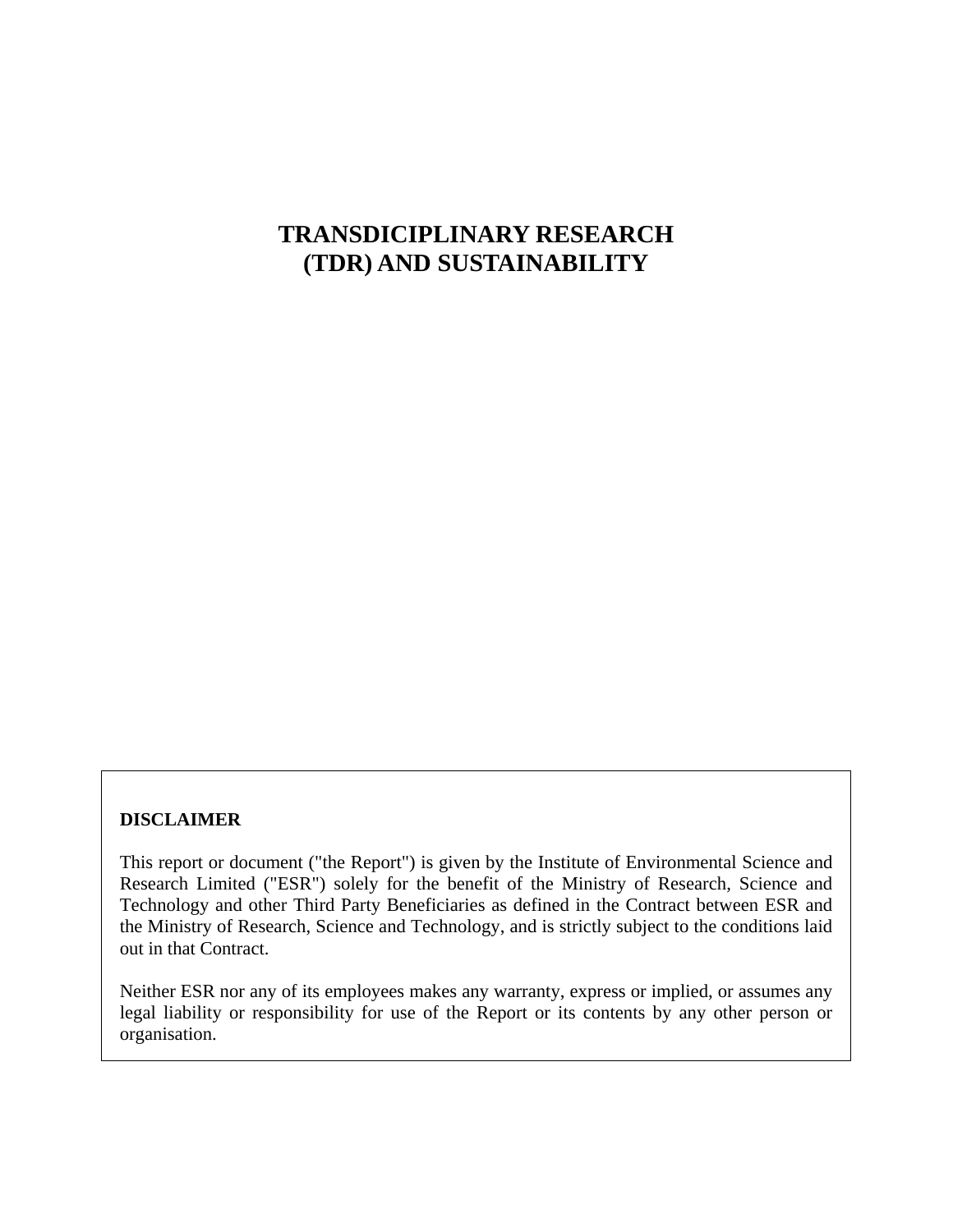# <span id="page-2-0"></span>**CONTENTS**

| <b>TABLE OF FIGURES</b>                       |                                                                                  | 1            |
|-----------------------------------------------|----------------------------------------------------------------------------------|--------------|
| 1.                                            | <b>INTRODUCTION</b>                                                              | 1            |
| $\overline{2}$ .                              | DEFINING TRANSDISCIPLINARY RESEARCH (TDR)                                        | $\mathbf{2}$ |
| 2.1<br>2.2<br>2.3<br>2.4<br>2.5<br>2.6<br>2.7 |                                                                                  |              |
| 3.                                            | <b>CHARACTERISTICS OF TRANSDISCIPLINARY RESEARCH</b>                             | 8            |
| 4.                                            | <b>THE PROCESS OF TDR</b>                                                        | 12           |
| 5.                                            | <b>TDR AND SUSTAINABILITY</b>                                                    | 14           |
| 6.                                            | THE CHALLENGES AND BENEFITS OF DOING TDR                                         | 17           |
| 7.                                            | MEASURING THE GROWTH OF TDR INTERNATIONALLY AND IN NEW<br><b>ZEALAND</b>         | 22           |
| 8.                                            | TDR AND THE FUTURE DIRECTION OF SCIENCE - IMPLICATIONS<br><b>FOR NEW ZEALAND</b> | 24           |
|                                               | <b>REFERENCES</b>                                                                | 29           |

# **TABLE OF FIGURES**

| Figure 2 |  |
|----------|--|
| Figure 3 |  |
| Figure 4 |  |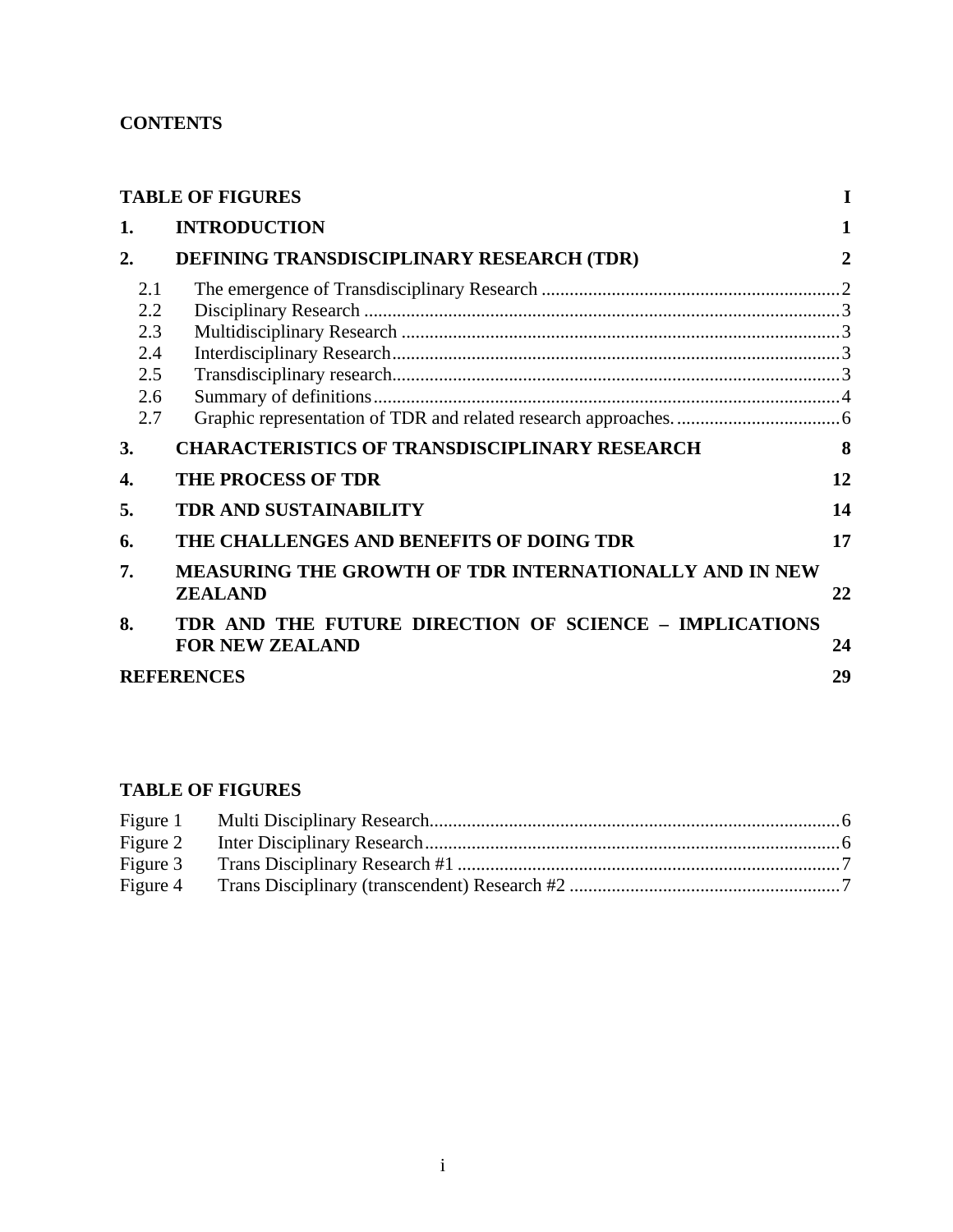"The world has problems, but universities have departments."

<span id="page-3-0"></span> $\overline{a}$ <sup>1</sup> Brewer, G.D. (1999) *The Challenges of Interdisciplinarity*. Pol Sci 32, 327-337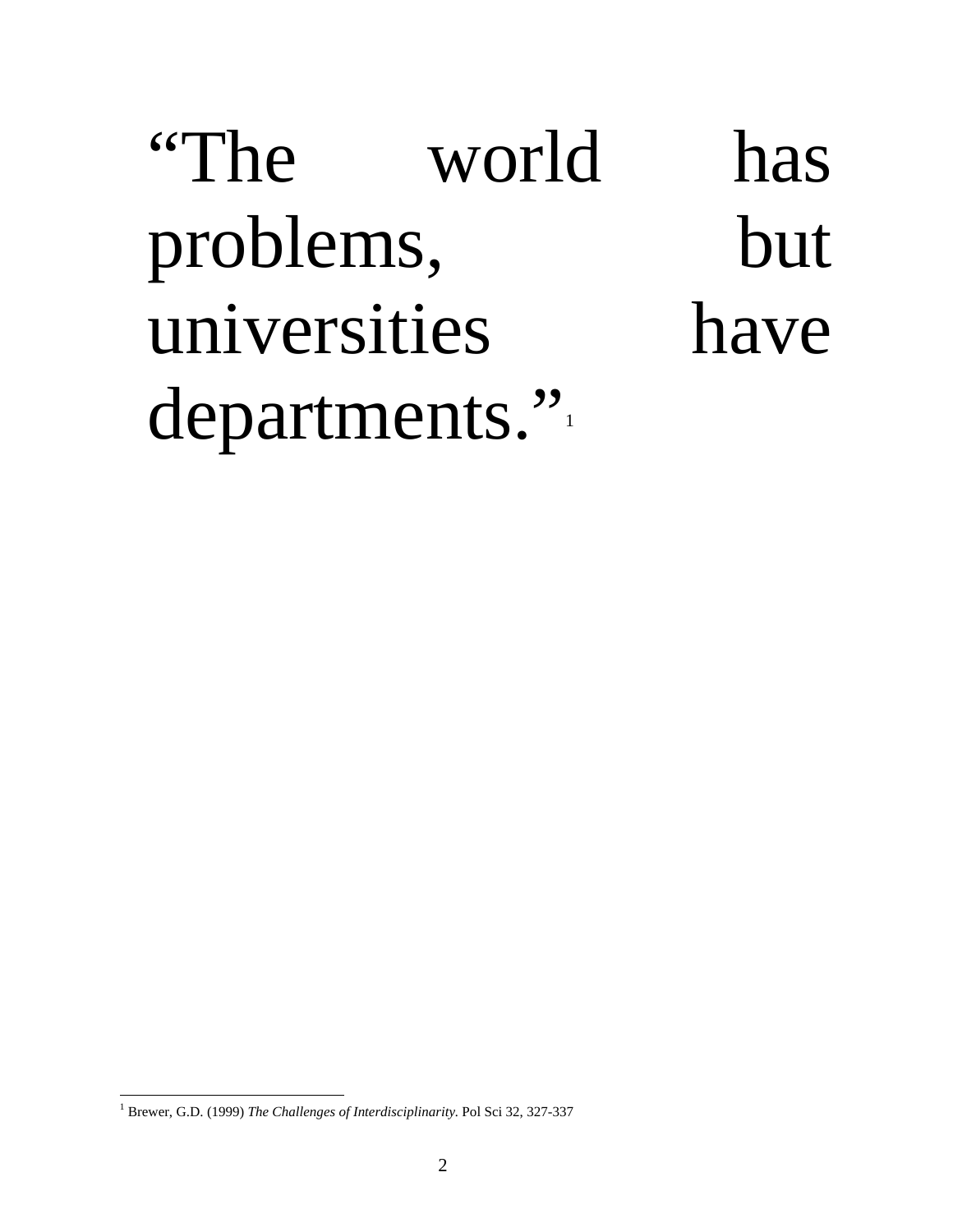### <span id="page-4-0"></span>**1. INTRODUCTION**

Starting in mid 2007, the Ministry of Research, Science and Technology (MoRST) initiated a project on 'sustainability science' in order to identify trends in sustainable development and implications for future science and research in New Zealand. This has highlighted the growing importance of transdisciplinary research (TDR).

Transdisciplinary research is a new field of research emerging in the 'knowledge society', which links science and policy to address issues such as environmental degradation, new technologies, public health and social change. Through transdisciplinary approaches, researchers from a wide range of disciplines work with each other and external stakeholders to address real world issues (Hadorn et al, 2008).

MoRST has commissioned a brief investigation into the emergence of TDR, including theoretical and practical developments internationally and in New Zealand, and its potential to contribute to sustainability outcomes.

This report provides a brief overview, focused on the following questions:

- What is TDR?
- How is it defined?
- What are the characteristics of TDR and how is it practised?
- How does TDR relate to sustainability and what are the implications for 'sustainability science'?
- What is happening in the TDR field internationally and how has this been measured?
- What is happening in NZ, and has it been measured?
- What are the key barriers and opportunities in TDR?
- How can the potential of TDR be taken further in New Zealand in relation to sustainability?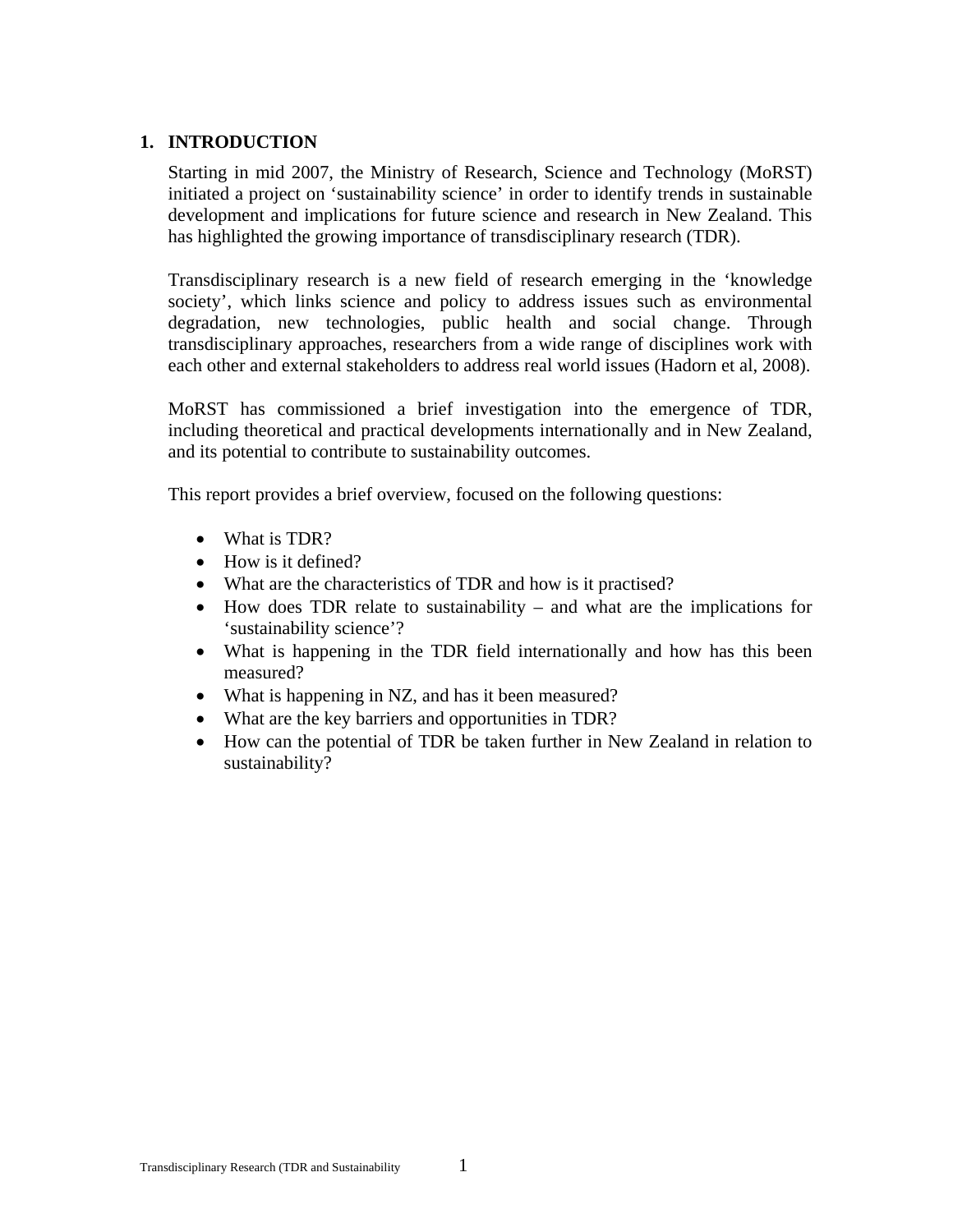# <span id="page-5-0"></span>**2. DEFINING TRANSDISCIPLINARY RESEARCH (TDR)**

### **2.1 The emergence of Transdisciplinary Research**

*"In a world characterised by rapid change, uncertainty and increasing interconnectedness, there is a growing need for science to contribute to the solution of persistent, complex problems"* (Hadorn et al, 2008: vii).

An early call for 'Transdisciplinary Research' can be found in the report of an international conference on education sponsored by the OECD in 1970. The linear structure of universities was seen as emphasising 'one track' careers and failing to serve the needs of society: interdisciplinary linkages were needed along with greater selfrenewal and judgement to respond to complex and dynamically changing situations in society at large (Klein, 2008: 399).

Transdisciplinary Research (TDR) is now a well established and expanding field of science. It is an approach in which researchers from a wide range disciplines work together with stakeholders. TDR aims to overcome the gap between knowledge production on the one hand and the demand for knowledge to contribute to the solution of social problems, on the other.

In a recent publication, Hadorn et al (2008) trace the emergence of transdisciplinary thinking in the context of the history of science. Starting in antiquity, the development of Western Science was originally based on a strict dissociation of scientific knowledge from practical knowledge. This distinction gave rise to the ideal that scientific knowledge is universal, explanatory and demonstrated to be true by a standard method. The Enlightenment saw the separation of the natural sciences from philosophy, followed in the  $19<sup>th</sup>$  century by the establishment of the humanities and the social sciences as separate disciplines in universities. Science in the modern period was concerned with empirical laws and carried out by intervening in nature through technically equipped experiments. There was a separation between the branches of knowledge production - and between the creation of scientific knowledge in the technical world, and its consequences in the 'life world'.

In the industrial age, science-based technological innovation supported the expansion of industry and the production of commercial goods, and led to the view that progress in society depended on progress in science. The large scale application of scientific knowledge has had both beneficial and harmful consequences. Increasingly, there is an expectation that the drivers and impacts of modern science and technology are understood in a wider social and environmental context. This has led to a demand for new forms of research and science to understand and mitigate the effects of some earlier innovations - and also to stimulate the development of 'sustainable' science and technology.

In order to define and understand what is meant by 'transdisciplinary research' it is useful first to consider other forms of knowledge production.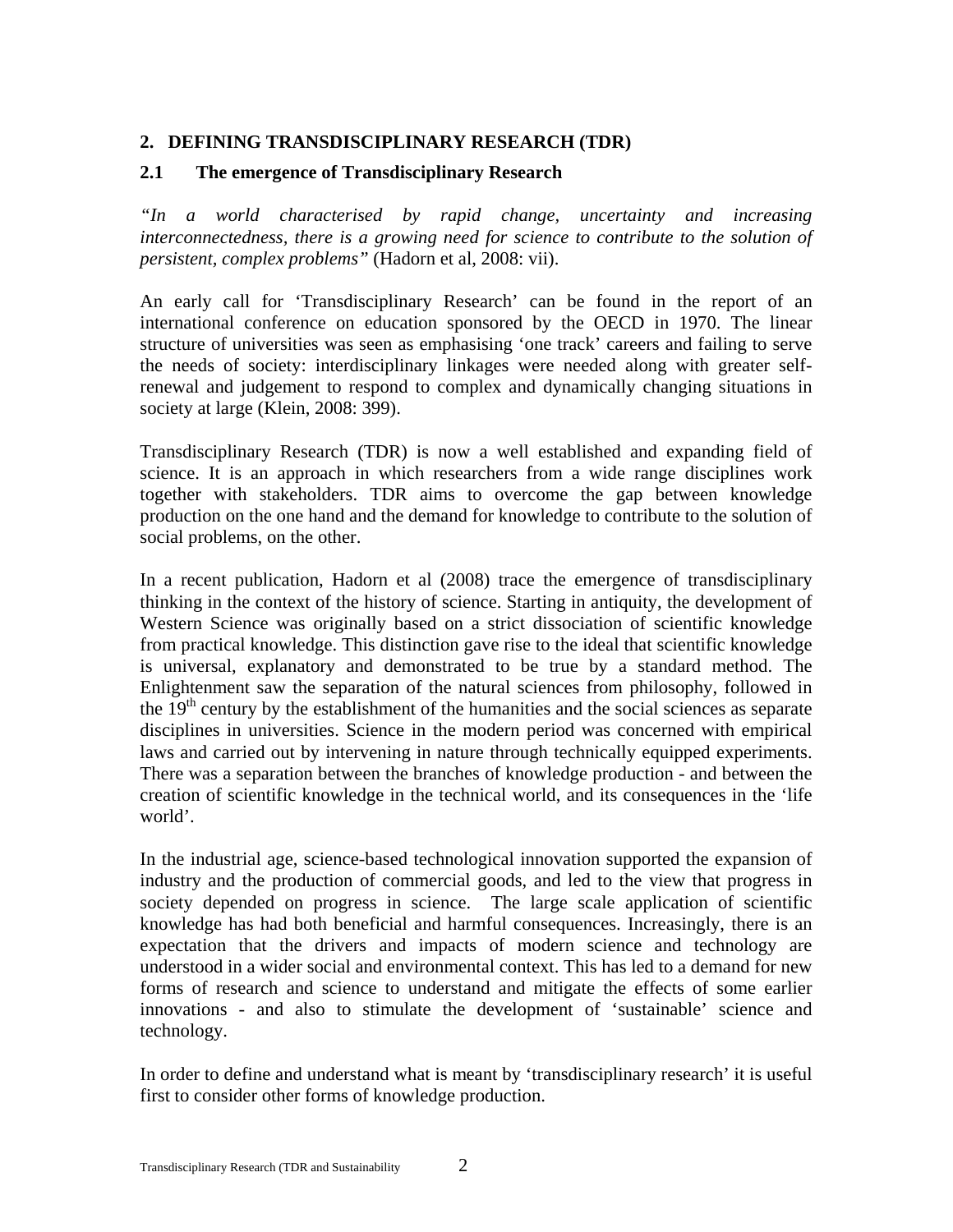# <span id="page-6-0"></span>**2.2 Disciplinary Research**

Disciplines are constituted by defined academic research methods and objects of study. They include frames of reference, methodological approaches, topics, theoretical canons and technologies. Disciplines can also be seen as 'sub cultures' with their own language, concepts, tools and credentialed practitioners (Petts et al, 2008: 596).

# **2.3 Multidisciplinary Research**

Multidisciplinary research occurs when a range of different disciplines are assembled for a research task.

Different disciplines come together (typically to deal with a real world problem) but with each group working primarily in its own framings and methods. The disciplines co-exist in a specific context while retaining their own boundaries and identities (Petts et al, 2008: 596). This is a research approach that juxtaposes rather than combines separate disciplinary perspectives, adding a breadth of knowledge, information and methods. Work is done independently following separate perspectives (Klein, 2007:37).

# **2.4 Interdisciplinary Research**

The term 'interdisciplinary research' refers to a range of approaches from the simple communication of ideas to mutual integration of organising concepts, methodology, epistemology etc (OECD,1972 cited in Klein 2007: 37). Rather than disciplines operating in parallel, it involves a synthesis of knowledge, in which understandings change in response to the perspectives of others. The aim is to seek coherence between the knowledges produced by different disciplines (Petts et al, 2008: 596).

The US National Academy of Sciences defines interdisciplinarity as "a mode of research that integrates information, data, techniques tools perspectives, concepts and/or theories from two or more disciplines or bodies of specialised knowledge to advance fundamental understanding or to solve problems whose solutions are beyond the scope of a single discipline or area of research practice" (US National Academy of Sciences, 2004:2).

Klein (2007) notes that the aim of such integrated research is to create a holistic view or a common understanding of a complex issue. She distinguishes between 'narrow interdisciplinarity' i.e. between disciplines with compatible methods and paradigms (e.g. history and literature); and 'wide interdisciplinarity' i.e. between disciplines with little compatibility (e.g. sciences and humanities). Interdisciplinary research may include bridge-building between complete and firm disciplines, or restructuring where parts of disciplines are detached to form a new coherent whole (Klein, 2007:37-38).

# **2.5 Transdisciplinary research**

Going a step further, we can understand 'transdisciplinary' research (TDR) as a practice that transcends the narrow scope of disciplinary views. It challenges existing boundaries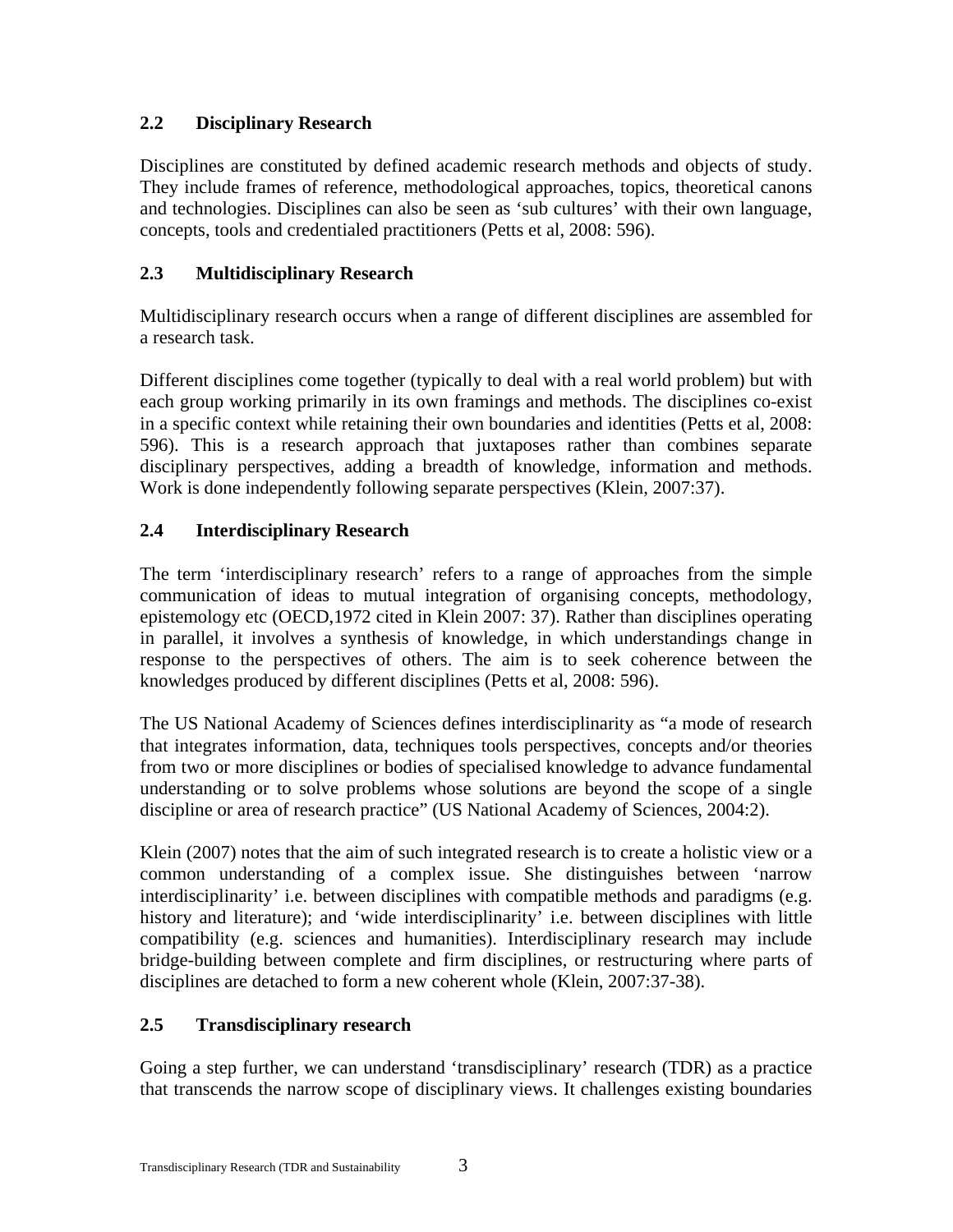<span id="page-7-0"></span>and 'redraws the map'. TDR leads to the evolution of disciplines, hybridisation and outcomes that are greater than the sum of the parts (Petts et al, 2008: 597). It not only integrates across disciplines but includes a set of approaches that can generate new, comprehensive knowledge and an overarching synthesis (Klein, 2007).

TDR is aimed at understanding complex issues. Key examples of research processes that deal with complexity include general systems theory, structuralism, policy sciences, socio biology, and feminist theory (Klein, 2007:41,42).

It also includes a focus on real world problems, through collaborative work involving academic and non academic stakeholders. Transdisciplinary research is therefore "driven by problem solving and integrates perspectives from public agencies, the private sector and civil society in the research process" (Swiss Academy of Sciences, 2008).

# **2.6 Summary of definitions**

Reviewing the various approaches in this field, Tress et al (2006) provide the following summary of definitions:

- **Disciplinary** studies: projects that take place within the bounds of a single, currently recognized academic discipline.
- **Multidisciplinary** studies: several different academic disciplines researching one theme or problem but with multiple disciplinary goals. Participants exchange knowledge, but do not aim to cross subject boundaries to create new knowledge and theory. The research process progresses as parallel disciplinary efforts without integration but usually with the aim to compare results.
- **Participatory** studies: academic researchers and non-academic participants working together to solve a problem. The participants exchange knowledge, but the focus is not on the integration of the different knowledge cultures to create new knowledge.
- **Interdisciplinary** studies: several unrelated<sup>[2](#page-7-1)</sup> academic disciplines [involved] in a way that forces them to cross subject boundaries to create new knowledge and theory and solve a common research goal.
- **Transdisciplinary** studies: projects that both integrate academic researchers from different unrelated disciplines and non-academic participants, such as land managers and the public, to research a common goal and create new knowledge and theory. Transdisciplinarity combines interdisciplinarity with a participatory approach.

<span id="page-7-1"></span><sup>&</sup>lt;sup>2</sup> Bv 'unrelated'. Tress et al mean that they have contrasting research paradigms e.g. the differences between qualitative and quantitative approaches or between analytical and interpretative approaches that bring together disciplines from the humanities and the natural sciences.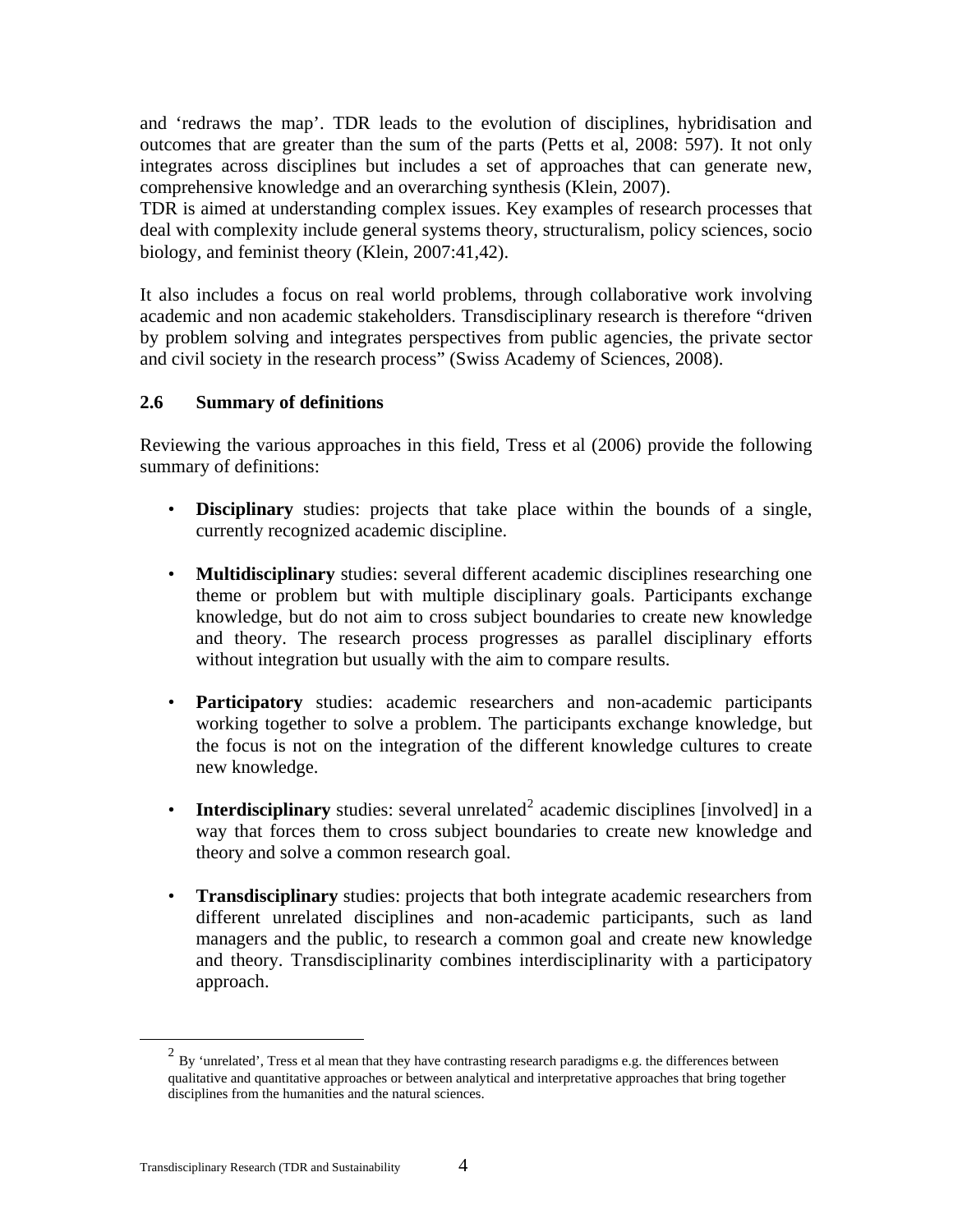• **Integrative** studies: either interdisciplinary or transdisciplinary, in that new knowledge and theory emerges from the *integration* of disciplinary knowledge. Different knowledge cultures are bridged and fused together when answering a research question.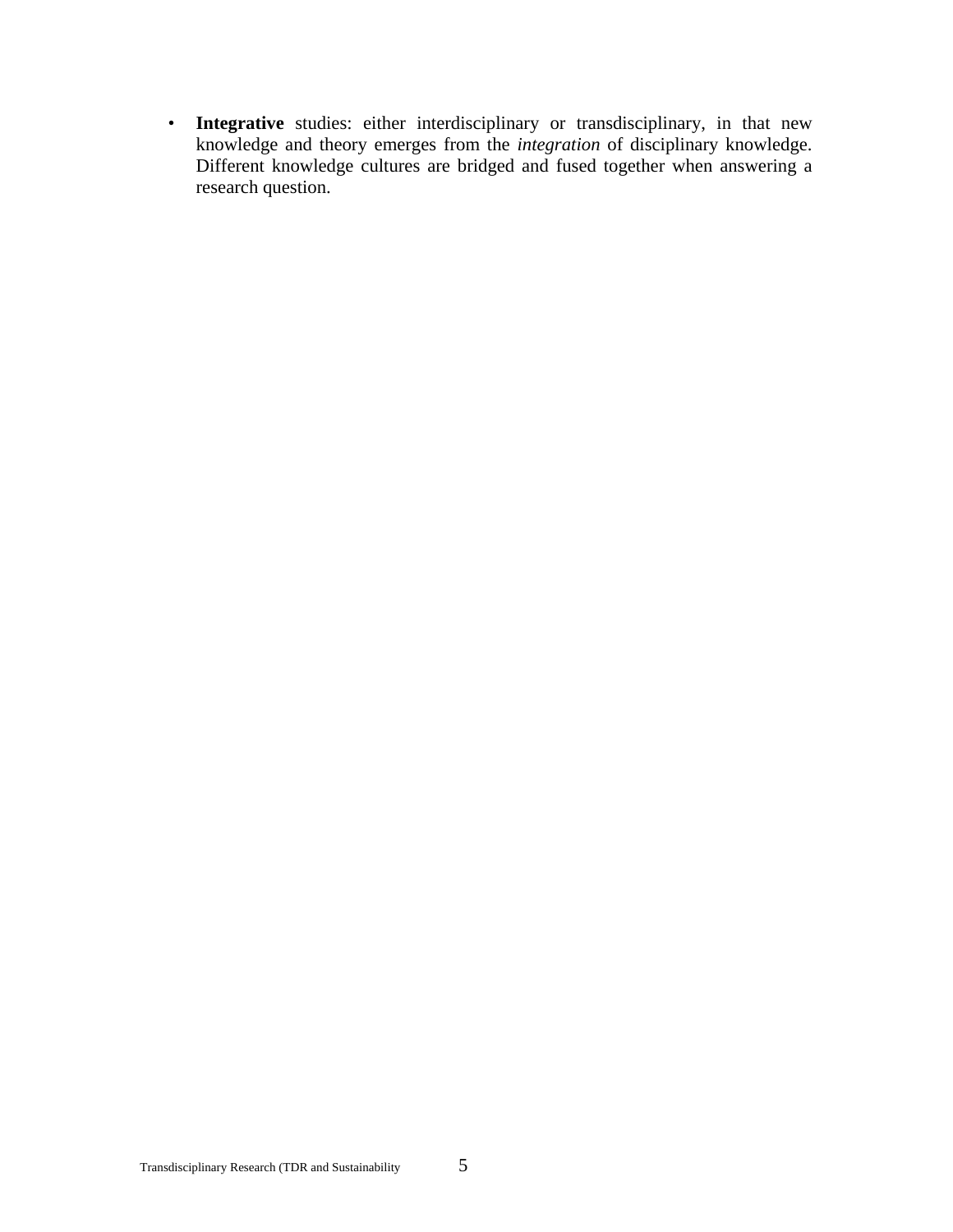### <span id="page-9-0"></span>**2.7 Graphic representation of TDR and related research approaches.**

Further to the definitions above, the following diagrams illustrate the distinctions between different sorts of knowledge production.

Multidisciplinary research can be seen as an assemblage of different disciplines in a defined research setting, illustrated as follows:

#### **Figure 1 Multi Disciplinary Research**



### Multi Disciplinary Research

Interdisciplinary research involves connections being made across disciplinary boundaries:

#### **Figure 2 Inter Disciplinary Research**



# Inter Disciplinary Research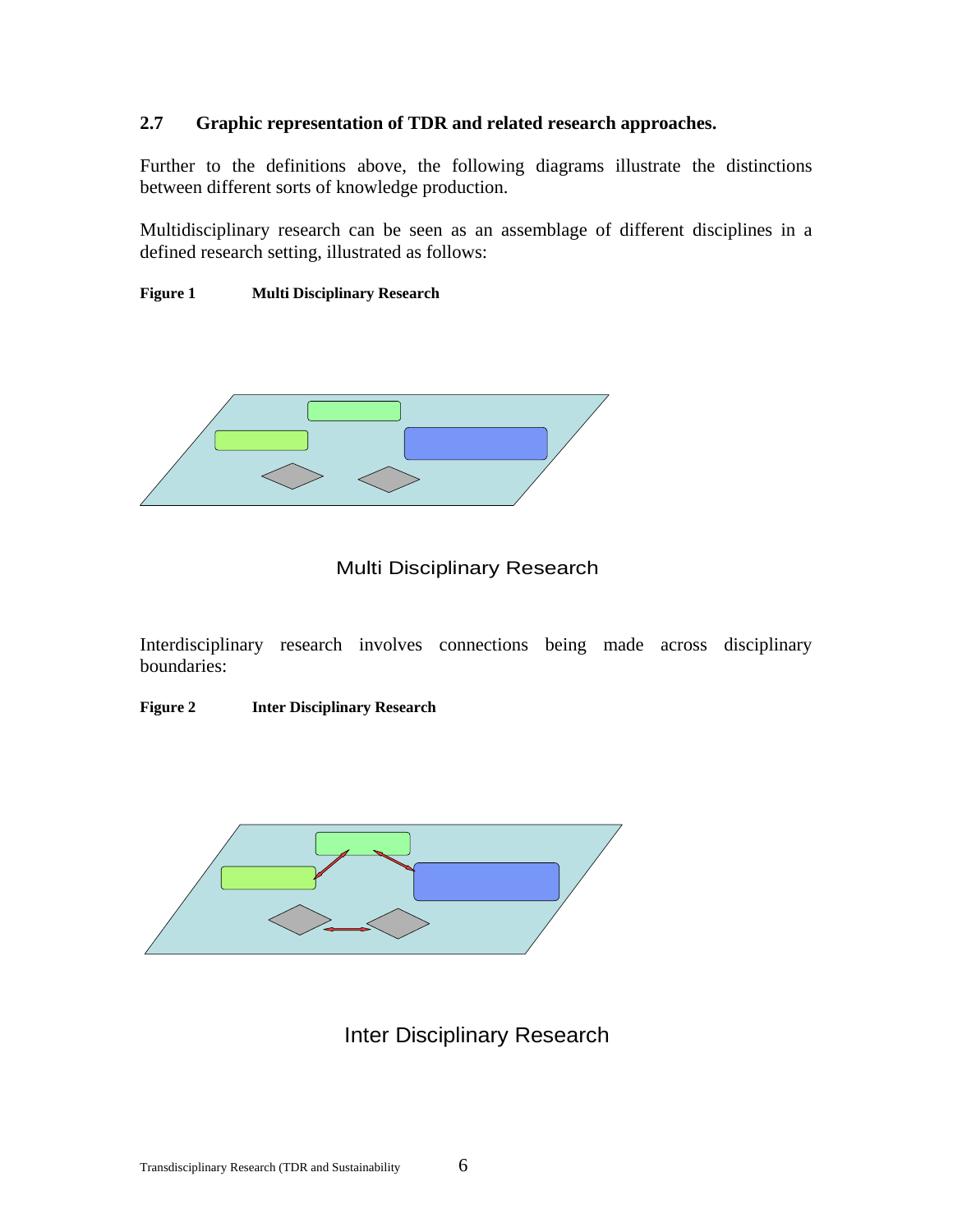<span id="page-10-0"></span>Transdisciplinary research involves a range of approaches that may see the breaking down of disciplinary boundaries, the merging of existing disciplines and the introduction of non-disciplinary knowledge from external stakeholders. It also holds the potential to create a new knowledge frameworks and an overarching synthesis from the diverse perspectives in the research setting.



# Trans Disciplinary Research #1

This, in turn may lead to a 'transcendent' process of knowledge production (Klein, 2007), creating a whole new plane of understanding and knowledge, beyond the interactions among current knowledge bases:





# Trans Disciplinary (transcendent) Research #2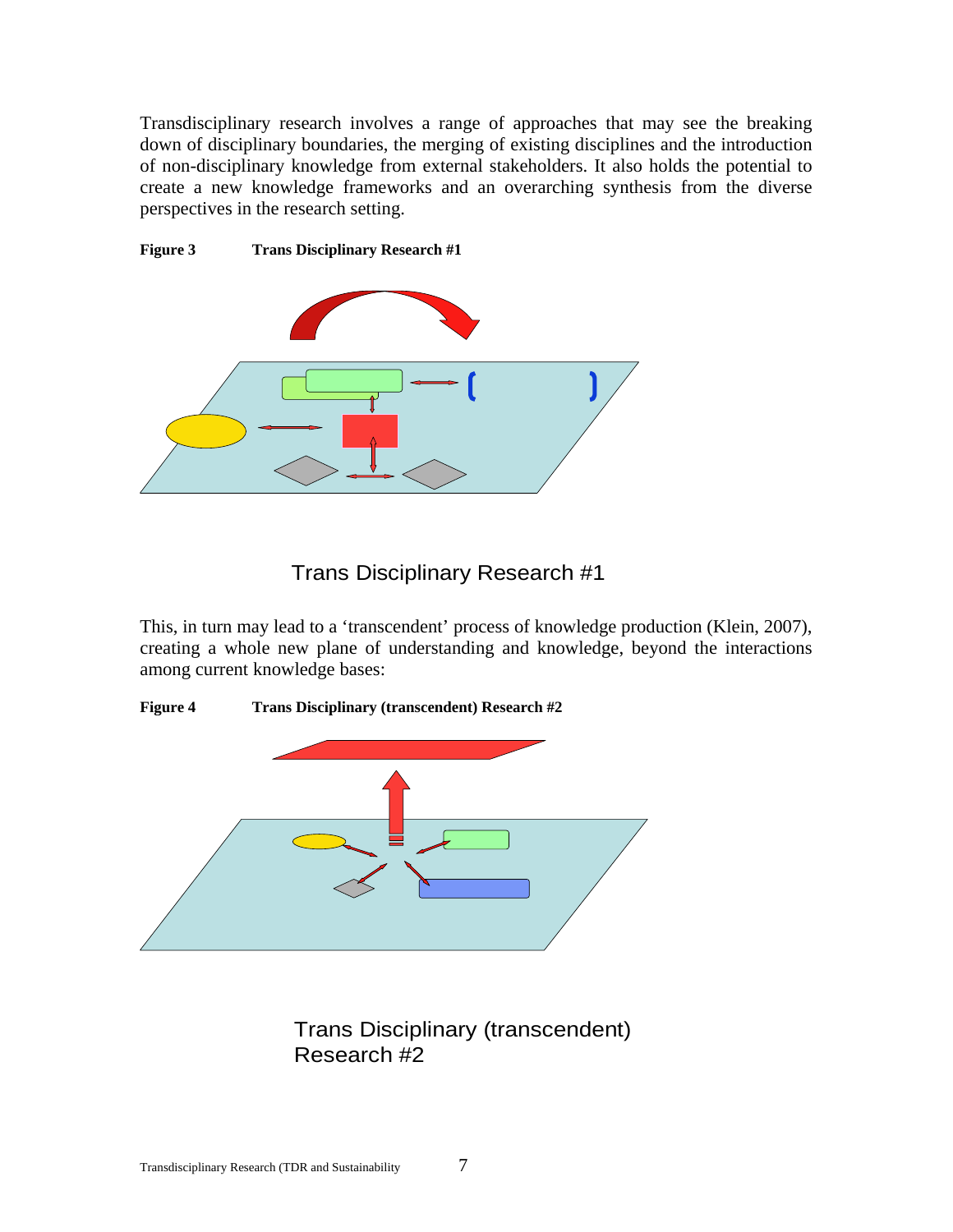## <span id="page-11-0"></span>**3. CHARACTERISTICS OF TRANSDISCIPLINARY RESEARCH**

*"We are not students of some subject matter, but students of problems. And problems may cut right across the boundaries of any subject matter or discipline*" Karl Popper.<sup>[3](#page-11-1)</sup>

The characteristics of transdisciplinary research (TDR) can be understood, first, by considering it as an extension of interdisciplinary research. Describing the growth in interdisciplinarity, the US National Academy of Science (2004:2) observes that as a mode of discovery it has delivered much and already promises a lot more. Many of the great research triumphs of the past are products of interdisciplinary enquiry and collaboration including: discovery of the structure of DNA, magnetic resonance imaging, the Manhattan Project, laser eye surgery, radar, human genome sequencing, the 'green revolution' and manned space flight. Today, many 'hot topics' are interdisciplinary and of strong interest to students and researchers alike, including: nantotechnology, genomics, proteomics, neuroscience, and conflict resolution (op cit: 17).

The Academy notes that this form of research has resulted from four powerful drivers: the inherent complexity of nature and society; the desire to explore problems and questions not confined to a single discipline; the need to solve societal problems; and the power of new technologies. In recent decades the growth of scientific knowledge has prompted scientists, engineers, social scientists and humanists to join in addressing complex problems that must be attacked simultaneously with deep knowledge from different perspectives. Priority social issues today include world hunger, biomedical ethics, sustainable resources, security, child development, along with pressing research questions such as the evolution of virulence in pathogens and the relationship between biodiversity and ecosystem function (op cit: 26).

Communication is at the heart of interdisciplinarity: "the conversations, connections, and combinations that bring new insights to virtually every kind of scientist and engineer" (p. 19). There is no doubt about the productivity and effectiveness of interdisciplinary research. For individual scientists, the exposure to ideas outside one's own discipline can have a positive impact on research: "prolific and influential researchers are more likely to keep up with developments outside their own domains, and this interdisciplinary curiosity can lead to major breakthroughs on their own projects" (op cit: 18).

The Academy concludes that interdisciplinarity is not merely a concept that is philosophically attractive or that serves the special interests of a few neglected fields:

It has been vital since the creation of our great universities – and critical during times of national emergency. It has led to major new industries and opened up the world to the creation of wealth, to international collaboration, and to enhanced technology and scientific exchange. To hinder this activity is to diminish our ability to address the great questions of science and to hesitate before the scientific and societal challenges of our time (op cit: 24-25).

<span id="page-11-1"></span><sup>&</sup>lt;sup>3</sup> Popper, K. R. (1963) Conjectures and Refutations: the Growth of Scientific Knowledge. New York. Routledge and Kegan Paul. P.88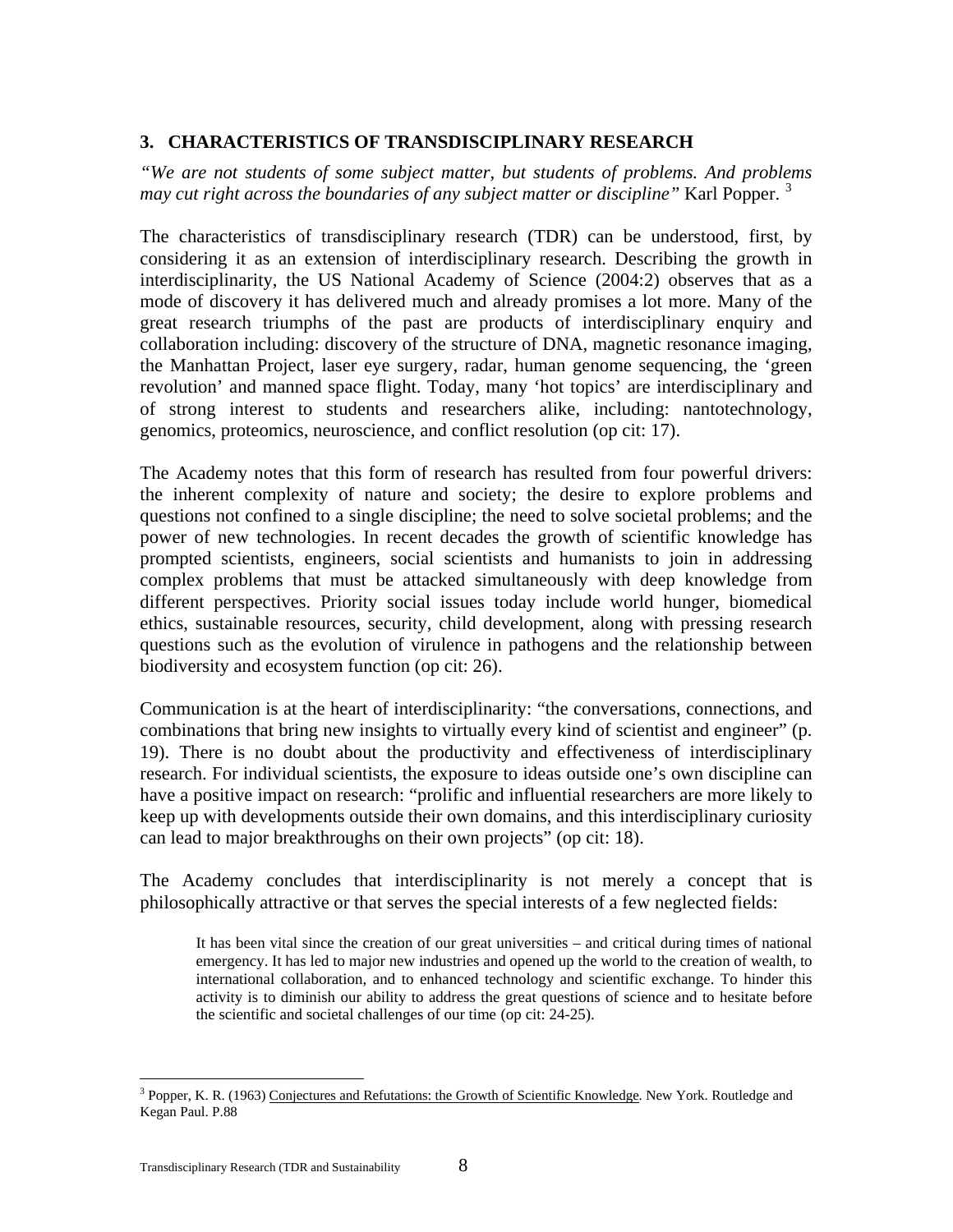TDR includes these key components of interdisciplinarity, along with the incorporation of external non-academic knowledge, applied to solve practical problems.

TDR is usually applied to complex problems where there are uncertainties in technical knowledge, and a range of actors and interests involved. It succeeds by building joint visions of the issue of concern, finding a common language, jointly discussing trade-offs of particular choices and through collaborative learning (Jager, J. in Hadorn et al, 2008: viii). It is pluralistic in methods and focus. It may be conducted by individuals or groups and driven by a mix of goals including scientific curiosity, societal values and practical needs.

Hadorn et al (2008: 32-5) make a distinction between basic, applied and transdisciplinary research. Basic research occurs in the context of a generally accepted set of valid principles within a discipline. "Members of a discipline share examples of good quality problems and solutions, concepts, methods and standards for research, using institutions journals textbooks and educational programmes" (op cit: 33). These elements constitute the paradigm of the discipline (Kuhn, 1963). To arrive at theoretical explanations in basic research, problems are investigated under standardised conditions, an idealisation of what happens in real world settings. This requires the exclusion of factors that may be addressed by other disciplines. For example, a basic research focus on human disease in molecular biology would not consider issues such as cultural practices or economic conditions that might contribute to the cause of the disease. Thus basic research advances the state of the art knowledge in the discipline but not the knowledge requirements for dealing with the problem in its real world setting.

In an applied setting the focus is on how the problem occurs in the 'problem field'. Applied research describes and explains the variable process involved and develops specific measures and support for the actors concerned. A range of basic research findings might be applied, including interdisciplinary knowledge along with the knowledge and interests of different actors i.e. those affected by the problem, with influence on the situation, or whose interests are involved. To extend the example above, molecular biology and economics might be applied to a certain disease, to develop a drug that could be produced by a pharmaceutical firm. Applied knowledge is often funded by the private sector or public agencies searching for knowledge to improve their ability to manage issues in the lifeworld (p. 34).

It is important to stress that not all forms of research are expected to be interdisciplinary or transdisciplinary. Basic and applied research is essential to knowledge production and will continue to be needed. Indeed, even within TDR, expertise in specific disciplines and in basic research is a vital component – specialist knowledge in one field is complementary to other fields and essential to the generation of new knowledge. Nevertheless, the evolution of scientific disciplines, the challenge and implications of new research methods and technologies, and the changing social context of research, science and technology are increasingly generative of TDR.

TDR has arisen partly in response to the effects of increasing academic specialisation. The pursuit of research within university departments has given rise to thematic fields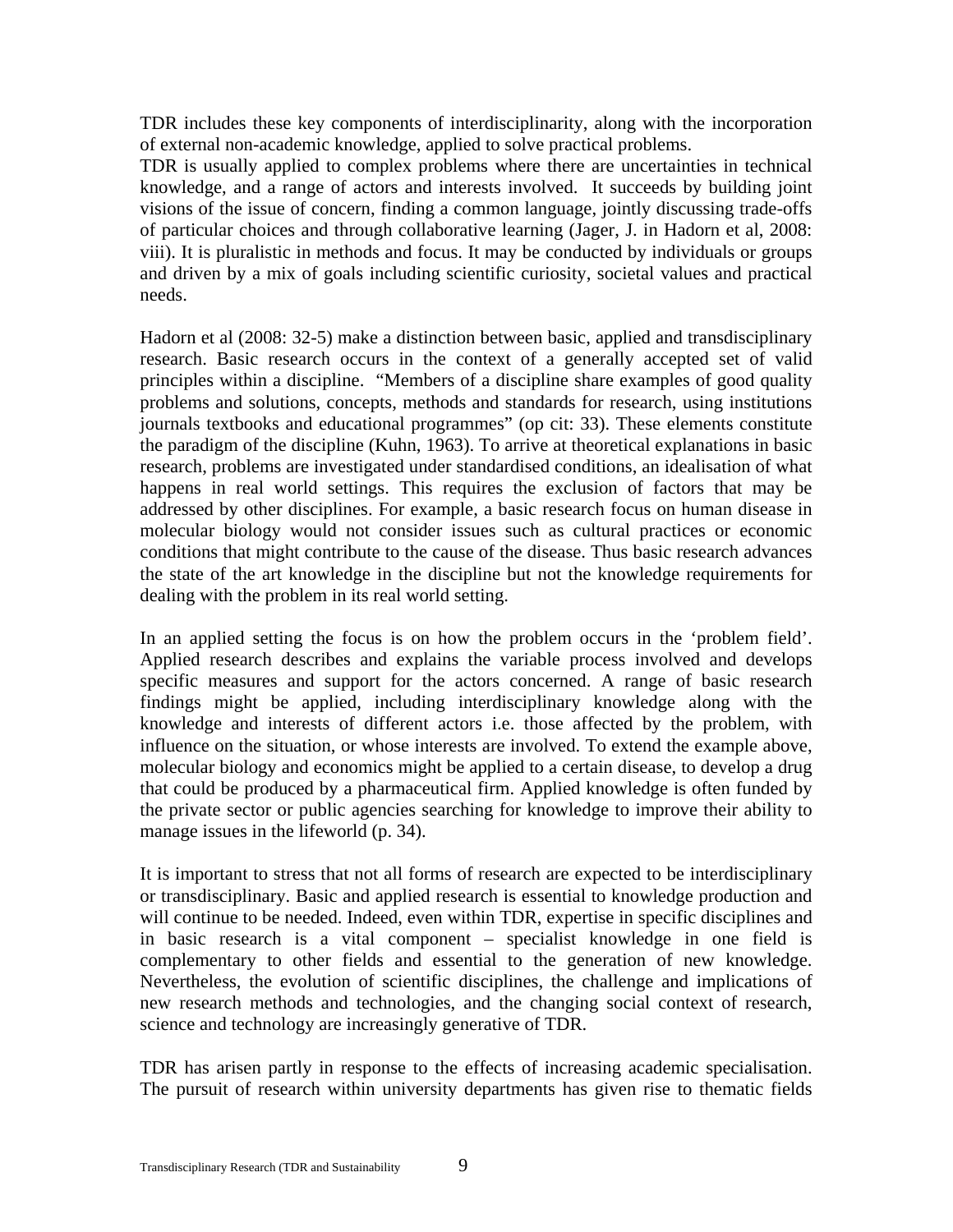with fuzzy and shifting boundaries. Incentives in academia result in what has been called the 'ethnocentrism of disciplines' (Campbell, 1969). Concepts in basic research are becoming ever more sophisticated, leading to a high degree of fragmentation of scientific knowledge (Hadorn et al, op cit: 4). This differentiation becomes a risk for modern civilisation as specialisation can inhibit cross-fertilisation and innovation, prevent the recognition of possible negative side effects, and may inhibit the achievement of common social values in the education- innovation system (p. 24).

At the same time, serious problems such as poverty, sickness, crime and environmental degradation demand new knowledge, and a new commitment from science in its social contract with society. This is generating a demand for new research capacity and institutional responsiveness, and creating new frontiers in the conception and practice of science itself.

Across all research fields, an external orientation for science is becoming more important, rather than "putting forward endless, internal scientific frontiers" (p. 27). In the modern knowledge society, disciplines are developing applied, problem-solving capacities, and new approaches beyond their traditional cognitive domain. In the context of sustainability, science is not only a resource but an agent of change. Society is absorbing scientific knowledge about the state of the biophysical and social system, while looking to science for new solutions and innovation.

Increasingly however, the complexity of modern problems means that technical, scientific knowledge on its own will not be enough to support decision-making. The paradigm of normal science is often inadequate to deal with situations of high uncertainty and where there are significant values, and thus high political stakes. Funtowicz and Ravetz (1993) developed the concept of 'post normal' science to describe situations where routine scientific and professional knowledge is insufficient to address complex policy issues. This recognises that in many circumstances, science cannot delivery certainty, nor is it free from values, personal judgements or institutional agendas (Funtwicz and Ravetz, 2008:364). For many policy issues, the facts may be incomplete or inconclusive. The selection of issues will depend on the framing of the problem itself – which is often a matter of politics. This, in turn, creates the need for dialogue between scientists and other stakeholders, which recognises the special knowledge that scientists hold of technical matters but also gives voice to other perspectives and forms of knowledge. People with local and practical knowledge can offer new information to complement experts trained in a standard doctrine. In such cases, science must engage with others who have a stake in the decision, creating a process of 'extended peer review' (Funtwicz and Ravetz, 2008:363-4).

With TDR, researchers and actors in the lifeworld jointly work on identifying and understanding the nature of the problem, framing the issues involved, establishing future preferences, and designing action. Through scientists entering into dialogue and mutual learning with societal stakeholders, science becomes part of societal processes. This has been described as a move towards 'socially robust knowledge' (Nowotny, 1999).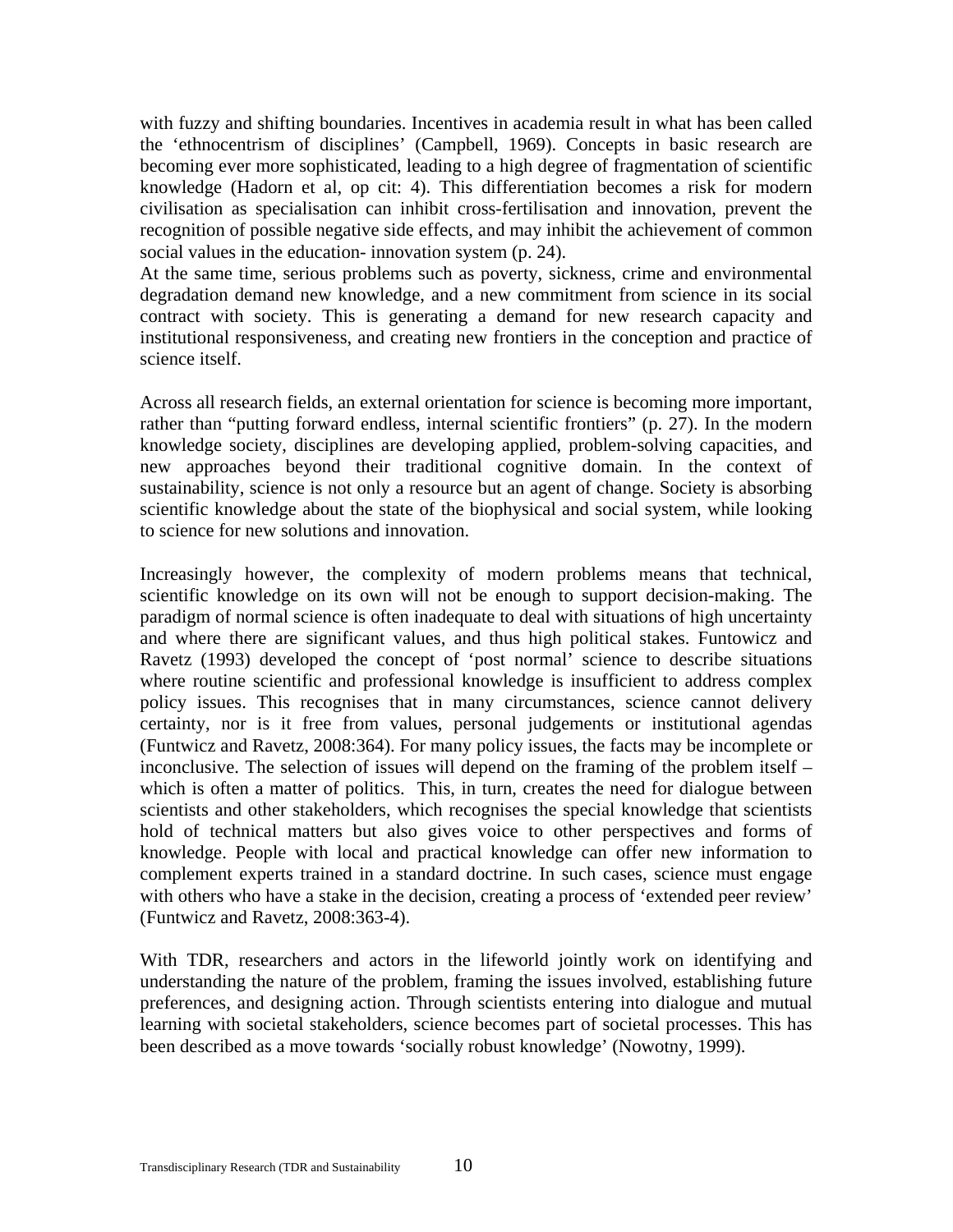Transdisciplinary research can also be understood in relation to the concept of Mode 1 and Mode 2 science. Gibbons et al (1994) contrasted Mode 1 knowledge production (the Newtonian model of objective, discipline-based science) with Mode 2 knowledge production which has features of transdisciplinarity, heterogeneity, reflectivity and social accountability (Hardon et al, 2008: 25). An important feature of Mode 2 science is the relationship with the context of knowledge production and end users. Collaborative research that crosses disciplinary boundaries and involves academic participants can stimulate new scientific knowledge and support the successful application of knowledge (Hollaender et al, 2008: 388).

Others have suggested that transdisciplinary research is a new form of intellectual endeavour, conceiving of it as a 'theoretical unity of all knowledge' needed to respond to problems in the lifeworld. This characteristic of TDR can be traced back over the centuries where, at various points, scholars have sought to create a unified social science (Klein, 2007: 32). In the  $20<sup>th</sup>$  century, various intellectual syntheses emerged. In 1972, for example, Jantsch used the term 'transdisciplinary' to refer to a systems theory approach for the integration of knowledge to grasp the complexities of the modern world at a purpose oriented level. Systems theory led to a range of TD schools including human ecology, 'man and the biosphere', 'ecological economics' and 'socio-ecological research' (Hadorn et al, 2008: 29).

In summary, there are four core characteristics evident in the literature on TDR: a focus on lifeworld problems; transcending and integrating disciplinary paradigms; participatory research; and the search for a unity of knowledge beyond disciplines. Hadorn et al (2008) conclude that TDR is itself an evolving and 'fuzzy' field: currently there is wide agreement on the first two characteristics and less on the latter. Accordingly, Pohl and Hadorn (2007) offer a broad conception of TDR as follows:

There is a need for transdisciplinary research (TR) when knowledge about a societally relevant problem field is uncertain, when the concrete nature of problems is disputed, and when there is a great deal at stake for those concerned by problems and involved in dealing with them. TR deals with problem fields in such a say that it can: a) grasp the complexity of problems, b) take into account the diversity of life world and scientific perceptions of problems, c) link abstract and case specific knowledge and d) constitute knowledge and practices that promote what is conceived to be the common good.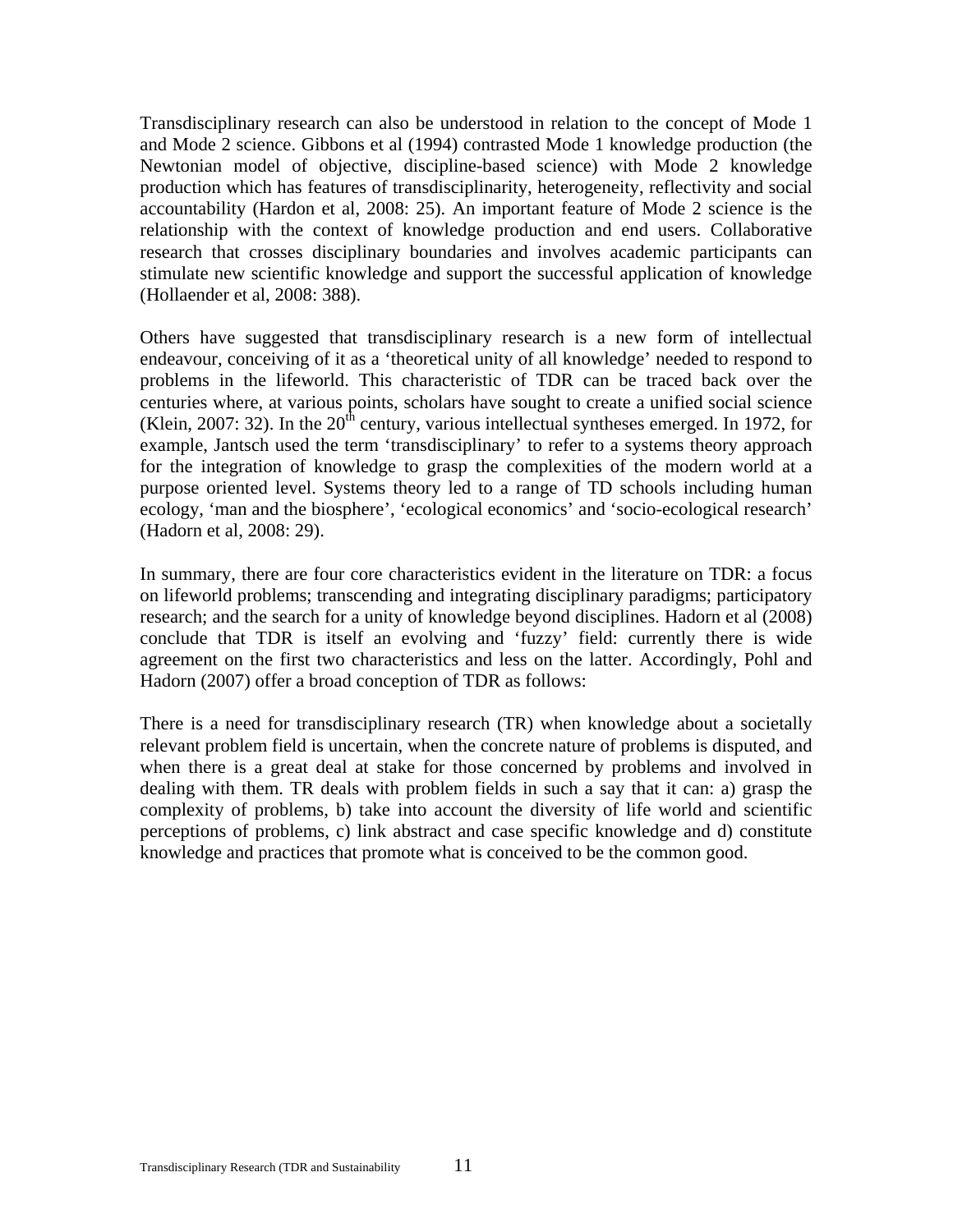# <span id="page-15-0"></span>**4. THE PROCESS OF TDR**

Hadorn et al (2008: 30-31) specify that TDR involves three types of knowledge:

- *System knowledge* is knowledge about the current system or problem situation. This recognises that there may be uncertainties about the genesis of the problem, along with different interpretations depending on the goals of participants.
- *Target knowledge* is about the desired future status. This recognises the pluralism of norms and values that may be present, depending on actors' perceptions of the system, system relations and options for change.
- *Transformation knowledge* is about how to make the transition to the target status. This includes technical, social, legal, cultural, institutional and other changes.

Each of these elements is addressed in relation to the other e.g. research questions about 'target knowledge' are examined on the basis of assumptions about systems relations and with a view to finding specific options to transform existing practices.

TDR includes approaches for dealing with the challenges in the research process. Uncertainties in technical knowledge may be reduced through real world experiments. Multiple interests and attitudes of stakeholders may be met by clarifying the variety of positions, ensuring effective deliberation and referring to the common good. Transformational change may require flexibility in existing infrastructure, laws and also within social power structures and personal opinions. This requires enhancing the capacity for individual and social learning (p.32).

While these elements are mutually interactive, Pohl and Hadorn (2007: 42) suggest that TDR involves three key steps:

- 1. Problem identification and structuring: taking into account the current state of disciplinary knowledge and among social actors, to define the problem, identify important aspects, and determine the research question and who should be involved.
- 2. Problem analysis: determining what forms of collaboration and organisation are needed to take into account different interests and circumstances
- 3. Bringing results to fruition: embedding the project into social and scientific contexts; testing the expected impact.

These phases of the research may require adjustment and iteration, so that researchers and other actors can collaborate to achieve recurrent validation and adaptation of empirical models in concrete situations; ongoing deliberation about goals; and recurrent monitoring of experiments and effects to adapt concepts and transformation strategies (p. 36).

The development of TDR capacity in universities has attracted increasing attention. The US National Academy of Sciences report (2004) concluded that it involves students crossing boundaries between disciplines and taking a broad range of courses, while developing a solid background in one discipline. In most visions of TD education,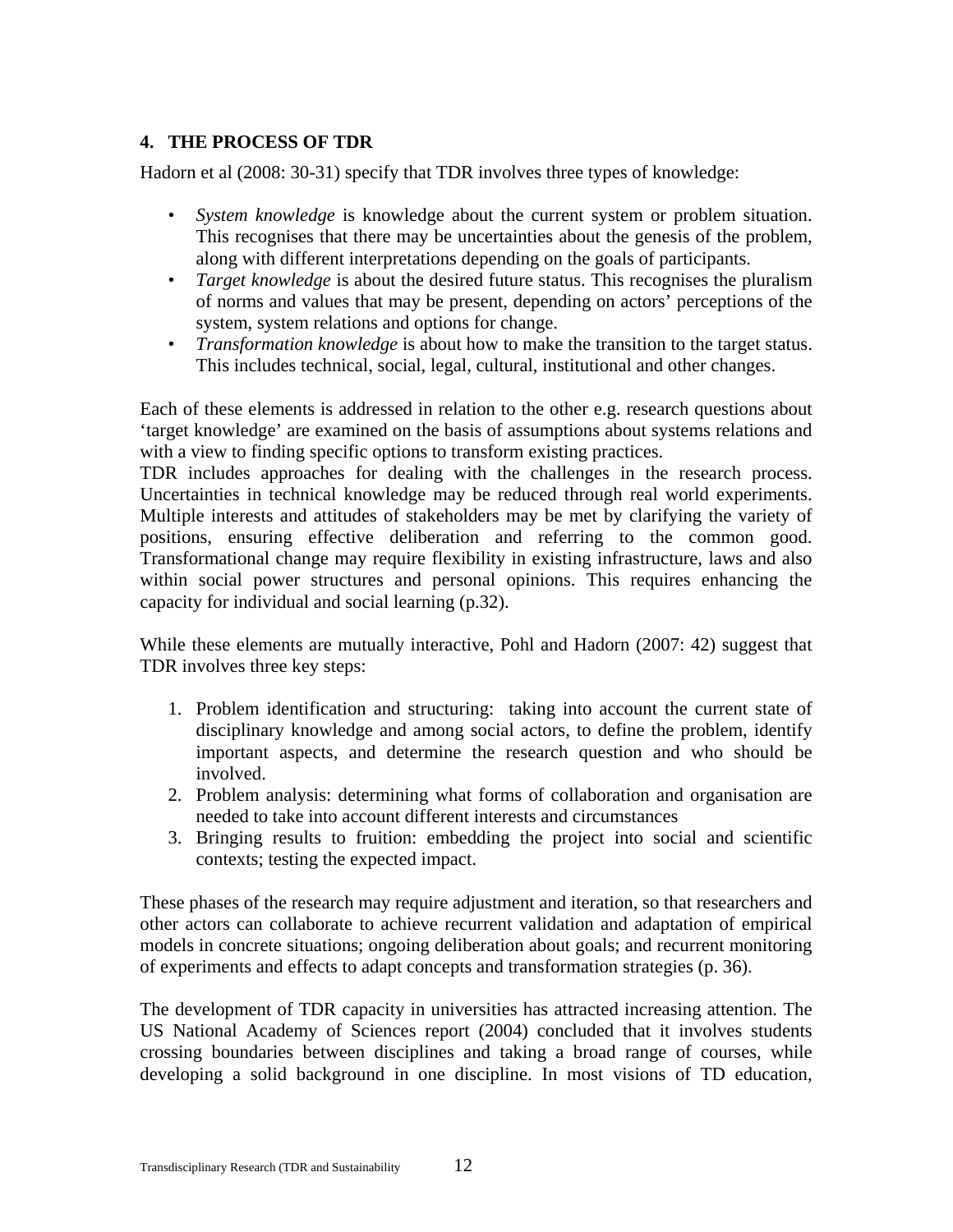disciplines do not disappear; rather there is a cultivation of disciplinary depth, multidisciplinary breadth, and interdisciplinary integration (Klein, 2008: 406).

TDR involves a capacity to ability to articulate knowledge in one's own discipline, compare different approaches, generate a synthesis and use an integrated framework to develop a more holistic understanding of a question or problem. Key skills include the ability to communicate across boundaries and with external stakeholders and to develop a basked of options. Methods may include modelling, scenario analysis, systems approaches, integrated risk assessment, group facilitation and participatory models for joint decision-making, including collaboration and negotiation (op cit: 407). The underlying theme is cognitive flexibility – a willingness to see beyond one's own discipline (p. 408).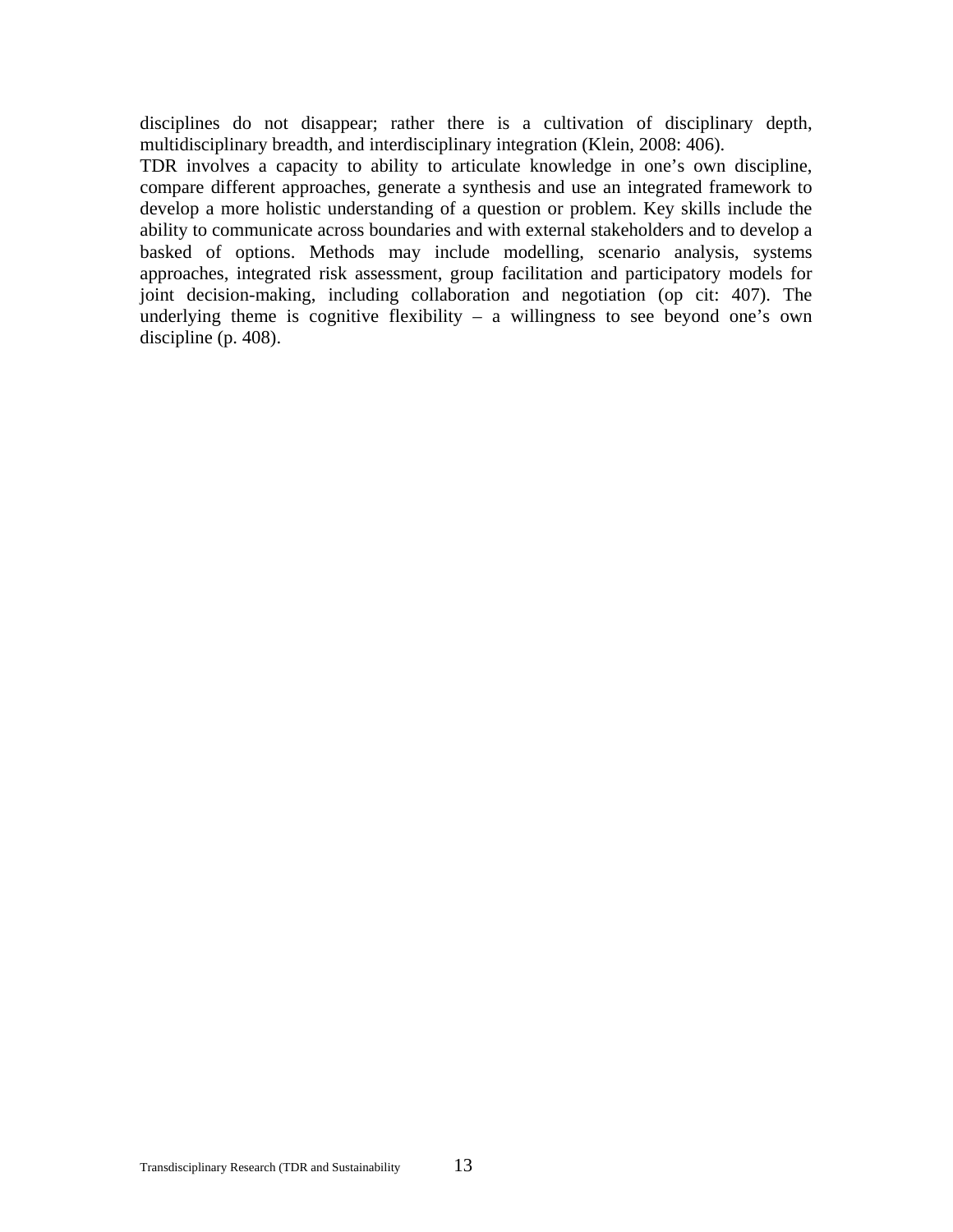# <span id="page-17-0"></span>**5. TDR AND SUSTAINABILITY**

Following key initiatives such as the Stockholm UN Conference on the Human Environment in  $1972<sup>4</sup>$  $1972<sup>4</sup>$  $1972<sup>4</sup>$ , and the UNESCO 'Man and the Biosphere' programme in the 1970's, there is now a substantial international consensus about the impacts of interactions between human societies and the environment. It is now well understood that the Earth is "a single system, within which the biosphere is an active and essential component." Furthermore, "human activities are now so pervasive and profound in their consequences that they affect the Earth at a global scale, in complex, interactive and accelerating ways; humans now have the capacity to alter the Earth system in ways that threaten the very processes and components… upon which humans depend" (Steffen, et al, 2004:2).

Sustainable Development is a late  $20<sup>th</sup>$  century development paradigm given significant momentum by the report of the World Commission on Environment and Development (1987) and at the UN Conference on Development in Rio de Janiero in 1992. It has been defined as:

A global socio-political model for changing practices and institutions in order to achieve more equitable opportunities within and between generations while taking into account the limitations imposed by the state of technology and social organisation on the environment's ability to meet present and future needs (World Commission on Environment and Development, 1990).

The sustainability concept aims at overcoming the separation between the society world and the biophysical environment, and between the ecological, social and economic dimensions of development. Achieving sustainable development requires the involvement of diverse areas of expertise and of wide stakeholder interests, including participants from civil society, the private sector and public agencies.

Most decisions about the environment involve scientific information about the biophysical system, along with human values and beliefs. Thus to understand current issues or to predict sustainability outcomes requires "an identification of the characteristics of resilient systems and it needs dynamical relationships between knowledge production, policy formulation and decision-making" (Wasson and Unerdal, 2002).

Sustainability inherently involves the TDR practices of identifying system knowledge, target knowledge and transformational knowledge. The management of sustainability is itself now an important and growing research field, reflective of TDR principles and practices e.g. sustainability research is seen as a social process involving natural and social science disciplines, and experts and non experts, and cooperation across institutions (Hollaender et al, 2008: 388).

Many of the most complex and challenging issues in areas such as water, energy and waste management are those that occur at the interfaces between disciplines and thus

<span id="page-17-1"></span><sup>4</sup> http://www.unep.org/Documents.Multilingual/Default.asp?documentID=97&ArticleID=1503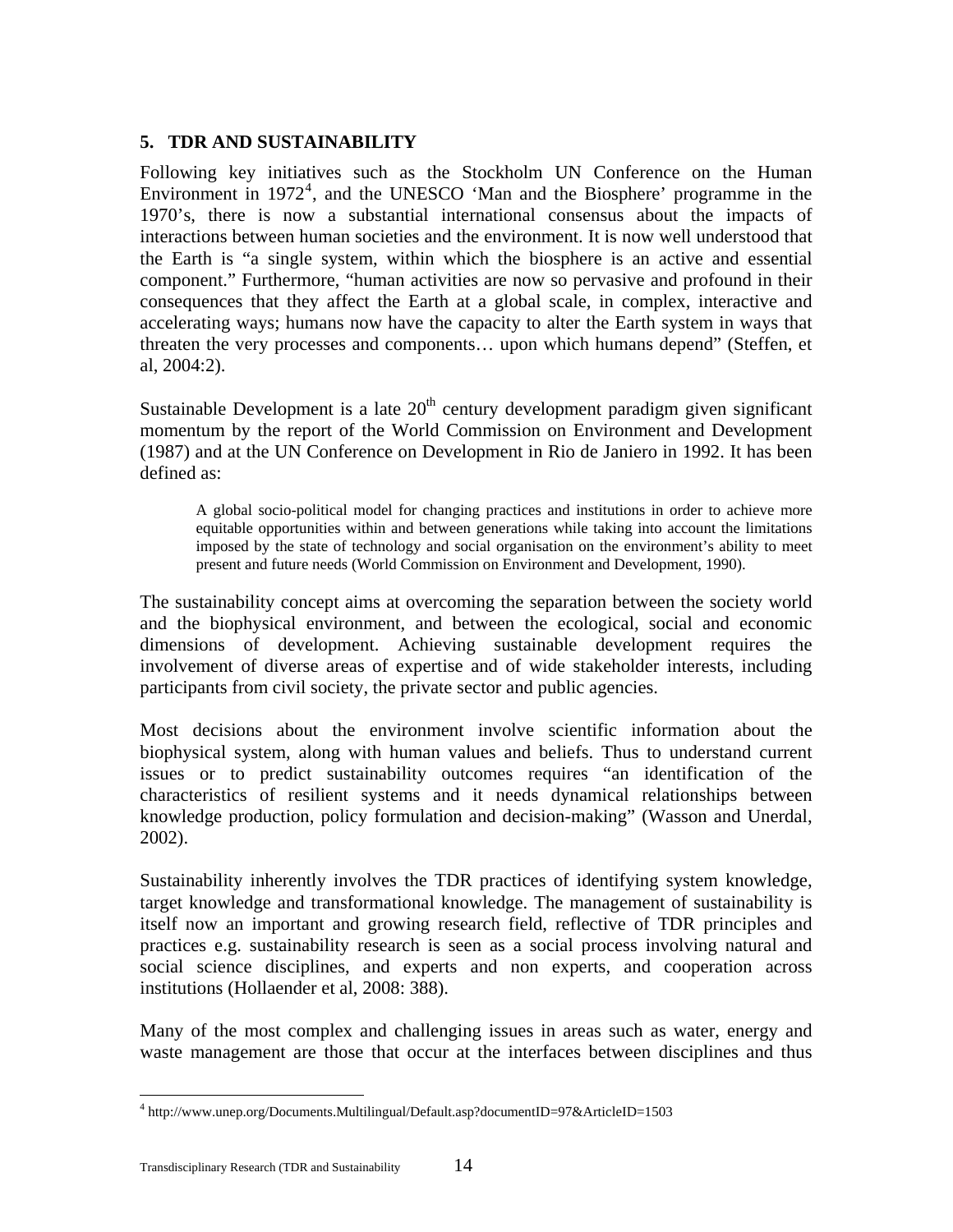require integrative research and synthesis. TDR may be needed within a science field e.g. ecologists, hydrologists, hydrogeologists working together to understand river systems; or across research domains e.g. to deal with the complex dimensions of urban sustainability (Petts et al, 2008: 596-7).

Hadorn et al (2006) argue that research for sustainable development has to be issue oriented and reflect the diversity, complexity and dynamics of processes, and variability between problem situations. The knowledge of people and their needs and interests also have to be taken into account. A TDR research orientation would ask these questions: (1) In which way do processes constitute a problem field and where are the needs for change? (2) What are more sustainable practices? (3) How can existing practices be transformed?

TDR practices have been widely applied in land and water management, landscape design and urban design, and sustainable resource use, public health, risk research, new technology development and environmental conflict resolution. TDR approaches are also applied to the teaching of sustainability.  $5$  There is now an expanding body of literature on of the use of TDR for sustainability. The following case studies  $6 \text{ are presented to}$  $6 \text{ are presented to}$ illustrate how TDR is used in practice:

*Sustainable River Basin Management in Kenya* – As in many other parts of the world, pressure on catchment systems has led to a major sustainability crisis in regions of Kenya. A research programme was developed to understand socio-economic dynamics and ecological processes over a number of decades, in a process combining scientific knowledge and local knowledge systems. A multi-stakholder participation strategy meant there was wide input into the problem structuring and strategies for management.

*Fisheries management in Switzerland* – Decline in the health status and numbers of brown trout was raising sustainability concerns for key Swiss fisheries. A process was set up with a network of participants including anglers, public authorities, scientists and the fishing industry to develop an understanding of declining fish yields and measures for protection. This integrated existing data and stakeholder 'know how' to identify knowledge gaps. A joint inquiry approach was used to formulate research questions and projects. Collaboration throughout the project ensured an efficient exchange of ideas, leading to the setting of new priorities and an agreement on proposed control measures.

*Retrofitting suburbs through collaborative urban design in Canada* – A five year research and planning project was set up by an Interdisciplinary Research Group to revive aging post-war suburbs in Quebec city. The aim was to generate knowledge that could be applied to urban design, planning, management and policy. A consensus approach was used to diagnose the issues, define planning objectives and develop a master plan for suburban redevelopment.

<span id="page-18-0"></span><sup>&</sup>lt;sup>5</sup> See for example a programme at Murdoch University in Australia at <http://lsn.curtin.edu.au/tlf/tlf2004/marinova.htmlad> and the TD network sponsored by the Swiss Academy of Sciences at www.transdisciplinary.ch <sup>6</sup>

<span id="page-18-1"></span>Examples taken from Hadorn et al, 2008: 8-15.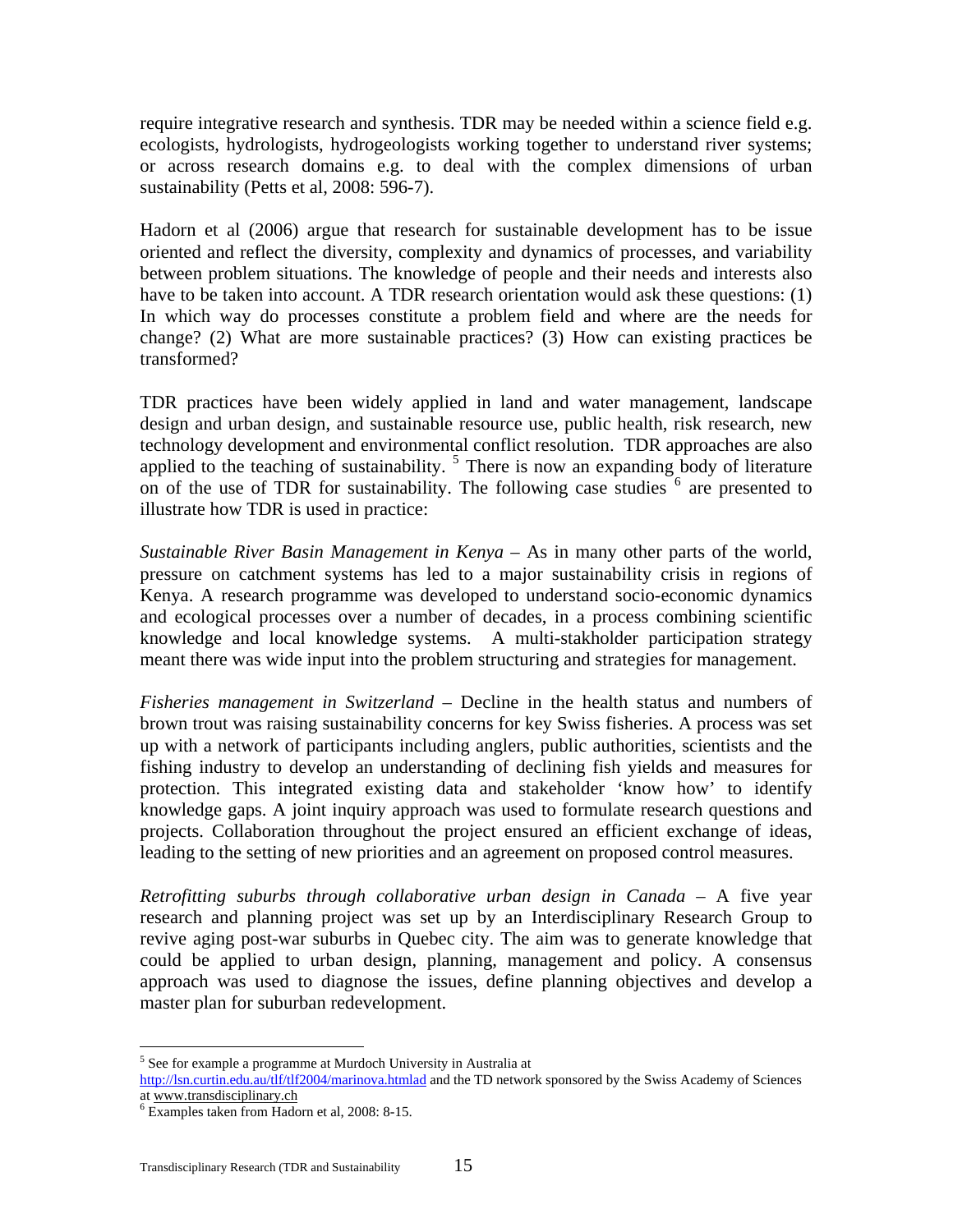*Climate change mitigation in Germany* – A project was developed for the integrated assessment of climate change mitigation. It considered an optimal mix of investments in energy efficiency, renewable sources, carbon capture and sequestration. It addressed the perceived tensions between emission reductions and impacts of economic growth. A social optimum was determined by identifying measures that would guarantee that global warming would not exceed 2 degrees C; and that welfare loss from protection measures would not exceed 1%. The project integrated paradigms from natural science, economic growth theory and engineering. It was thus able to identify avoidance and mitigation measures consistent with knowledge of the climate system and 'target knowledge' or goals of various interest groups, creating a consensus for policy.

Further examples<sup>[7](#page-19-0)</sup> of the use of TDR in relation to sustainability include:

- Ground water (Pereira and Funtowicz, 2006)
- Urban environments (Petts et al, 2008)
- Landscape /land use planning (Tress et al, 2006)
- Landscape ecology (Brandt, 1998)
- Academic/industry collaboration (Garrett Jones et al, 2005)
- Antarctic research- ecosystem response to climate change (Howard-Williams) et al, 2006)
- Environmental Management– water research (Knopman, 2006)
- Pharmaceutical agents in the environment (Schulte-Ohehlmann et al, 2007)
- Built environment and health/well being (Spokane et al, 2007)
- Combining development metrics with ecological thresholds (Wilson et al, 2008)
- Combining an environmental justice framework with catchment management (Hillman, 2004)
- Computing CO2 emissions in Tokyo (Komiyama, 2006).

<span id="page-19-0"></span> $7$  Full references in appendix.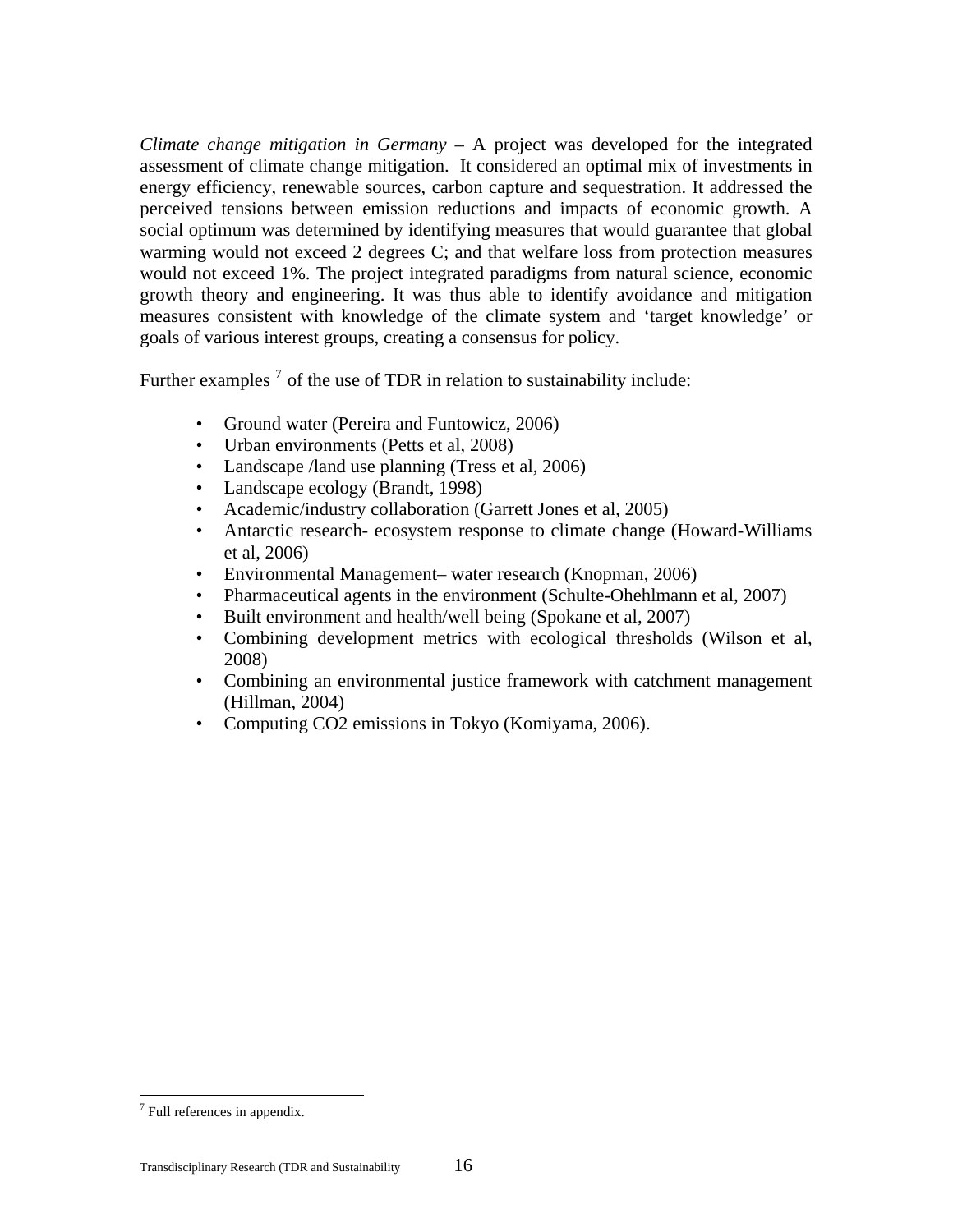### <span id="page-20-0"></span>**6. THE CHALLENGES AND BENEFITS OF DOING TDR**

*"Interdisciplinarity is widely regarded as a virtue but working across disciplines is hard" (Petts et al, 2008: 593)* 

TDR can be both transformational and challenging. As the field has developed, attention has been drawn to those factors that arise in practice and contribute to its effectiveness.

The success of TDR research depends on institutional commitment and research leadership. Many institutions work on the basis of traditions, reward structures and practices that support disciplinary research rather than encouraging the growth of interdisciplinary or transdisciplinary research. Private industrial research labs may be better organised than universities to support TDR because they are more focused on problem solving and enterprise (US National Academy of Sciences, 2004: 2-3). There may often be barriers within the academic community, where scientists continue to prefer basic research and may not want to confront issues and questions raised by non-scientists. Furthermore, there are barriers in research funding, where funding agencies struggle with the notion of participatory research and whether it is seen as 'scientific' (Jager, J. in Hadorn et al, 2008: viii).

TDR is a different form of practice from traditional research. It is typically collaborative and involves people from different backgrounds. It requires extra time to build consensus and for participants to learn new approaches from other knowledge systems (US National Academy of Sciences op cit: 3). In an applied setting, TDR has to transgress the disciplinary paradigms held by individual scientists, including working across the humanities and natural sciences, along with the practical issues raised by other actors. It is also challenged by the need to grasp the complexity of problems, to link abstract and case specific knowledge, and to generate information aimed at problem solving for 'the common good' (Hadorn et al, 2008: 19).

Within a TDR process, participants come from different academic traditions and use different theories, methods and language. Different disciplines will take a different approach as to what constitutes a 'research problem', and this can make communication difficult (Petts et al 2008:598). This heterogeneity may lead to disagreements about the framing of issues and the validity of different knowledges, creating conflict and instability. On the other hand, a wide mix of perspectives is the core strength of TDR, enabling the team to develop a fuller picture, a 'complex representation' of the problem situation. The active involvement of researchers with different backgrounds, and of nonacademic stakeholders from a range of interest groups, from the outset, is fundamental to effective TDR (Hollaender et al, 2008: 386-8). In some academic settings the focus on real world problems may create a disadvantage for TD researchers. There may be suspicion from within disciplinary silos and the applied approach of TDR may be seen as instrumental and 'less pure' than disciplinary research. Commenting on this concern, Petts et al cite CP Snow (1964) who observed that the pure scientist would not recognise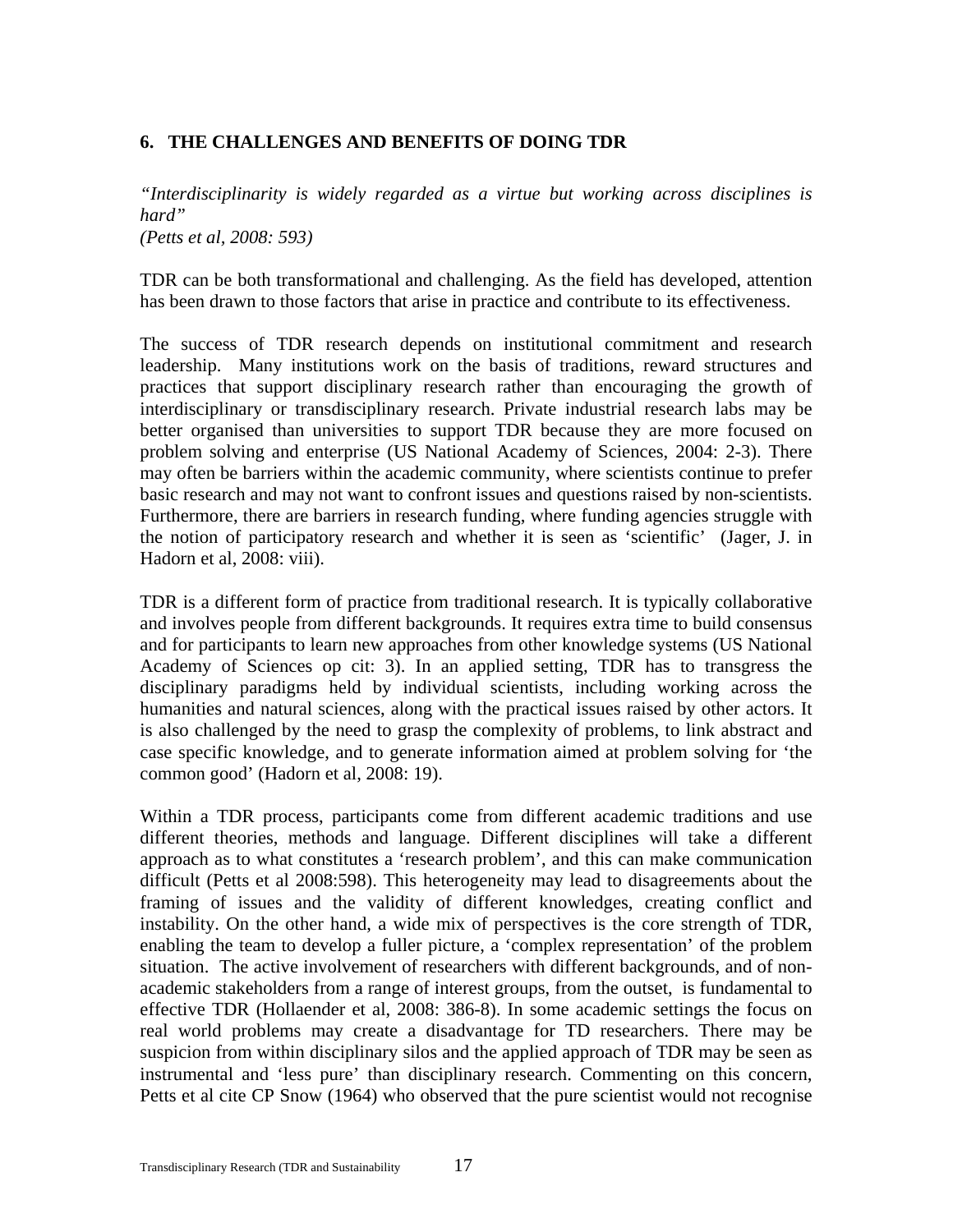that many of the problems of applied science were "as intellectually exacting as pure problems, and that many of the solutions were as satisfying and beautiful" (op cit:597).

In a review of the experience of researchers in TDR projects, Petts et al (2008: 598) found that some areas of knowledge may be given more attention than others e.g. in a project on energy efficiency, the scientific and technical dimensions of energy systems were privileged over the social context in which they were used. The discourse focused on technical potential and tended to discount social, political and cultural factors as 'annoying constraints'. Social scientists found themselves cast in the role of overcoming these 'barriers' or smoothing the way for technical solutions. Social scientists may also find their contribution is perceived as 'soft science' and sidelined as incompatible with dominant, hard knowledges, which may in turn reduce the effectiveness of the research in producing policy relevant outcomes.

In addition, the integration of science, policy and civil society actors in a TDR process carries its own challenges, when different world views and expectations come together in participatory research settings. Societal engagement in TDR has to be more than a reductionist or quantitative analysis of social statistics and to actively embrace social actors deploying their own knowledge base. And 'institutional ears' have to be created so that there is actual uptake of the knowledge produced. Thus TDR entails more than just the acknowledgement of different perspectives, but also 'language' harmonisation and social, cultural and political contextualistation (Pereira and Funtowicz, 2006:41, 47).

The management of TDR teams requires active leadership. The aim is to integrate diverse perspectives and ensure that all the dimensions of complexity are recognised, thus allowing new problem definitions and research questions to emerge. This requires skills in collaborative planning of the research process, effective ground rules for decisionmaking and communication, clear definition of roles, conflict resolution measures, consensus building, and inter-agency cooperation. Effective TDR requires a clear formulation of shared goals among participants and the effective flow of knowledge to stimulate mutual learning (op cit: 390). Importantly, participants have to be open to other perspectives, exhibiting reflexivity to consider contextual issues and review their own assumptions and responses.

Members of TDR teams may also find that they are pursing a range of objectives e.g. young researchers may be interested in academic qualifications, and other stakeholders in practical benefits and visible results. Team members usually have commitments in other institutional groups, and may only be in the TDR project for a limited period of time.

TDR researchers have found that the 'hard wiring' of organisations can make it difficult for researchers in discipline based departments to 'climb up and look around'. TDR projects require close and continuous collaboration, time for networking, and for knowledge transfer to other stakeholders and this adds cost. While now strongly advocated in research institutions, TDR nevertheless operates against a background of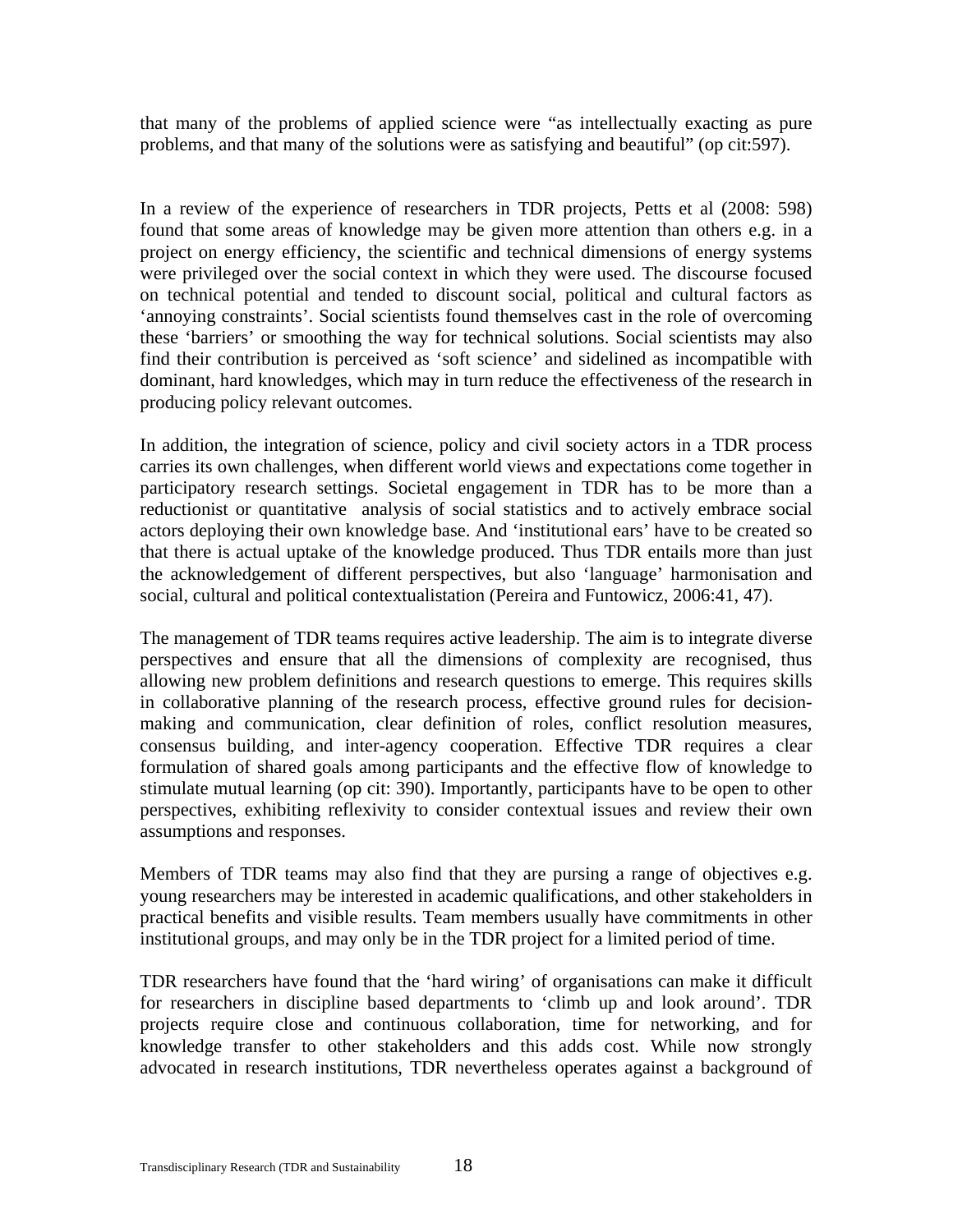competition between individuals and groups for funding and recognition (Petts et al, 2008:599).

The US National Academy of Science report (2004) identified a range of institutional barriers to TDR including:

*Limited resources* – Time and resources devoted to TDR are diverted from other research programmes and thus TDR projects need to be outstanding to attract funding. Centralised funding regimes may have few spare resources for research across rather than within departments.

*Academic reward system* – Traditional systems for hiring, tenure and promotion etc are controlled by departments and there is often little reward for teaching or research outside one's disciplinary area.

*Institutional cultures* – Collaborators may have different concepts of 'proof' or 'precision'.

The culture of a mathematics department, for example, differs from a biology department.

*Programme evaluation* – Academic institutions rely on tradition evaluation mechanisms to benchmark their programme and allocate resources. When emerging fields are left out of assessments, they may not receive funding.

*Departmental procedures* – Different departments have different methods for allocating resources, organising research, authoring papers, control of space and facilities and criteria for recruitment, which may impede or fail to reward TDR.

*Start up time for TDR projects* – Arranging staff, equipment etc for a collaborative project may take longer than within-department projects, thus reducing the time for research and reporting results.

Similarly there are issues for funding agencies, who may hesitate to support TDR rather than single discipline programmes. These barriers include:

- funders have insufficient knowledge about how to solicit and evaluate TDR work
- applicants seeking funding for TDR work encounter difficulties with practical issues such as page limits on proposals, a tendency to understate costs of TDR work, setting up TDR teams across different institutions and lack of a well defined review process for proposals
- review of TDR proposals may be difficult as traditional peer review relies on discipline experts
- TDR programmes take time to build consensus and combine research methods and cultures, thus making them more difficult to plan than single discipline projects.

The US report also noted that the most prestigious outlets for research scholars tend to be high impact, single discipline journals published by professional societies; although the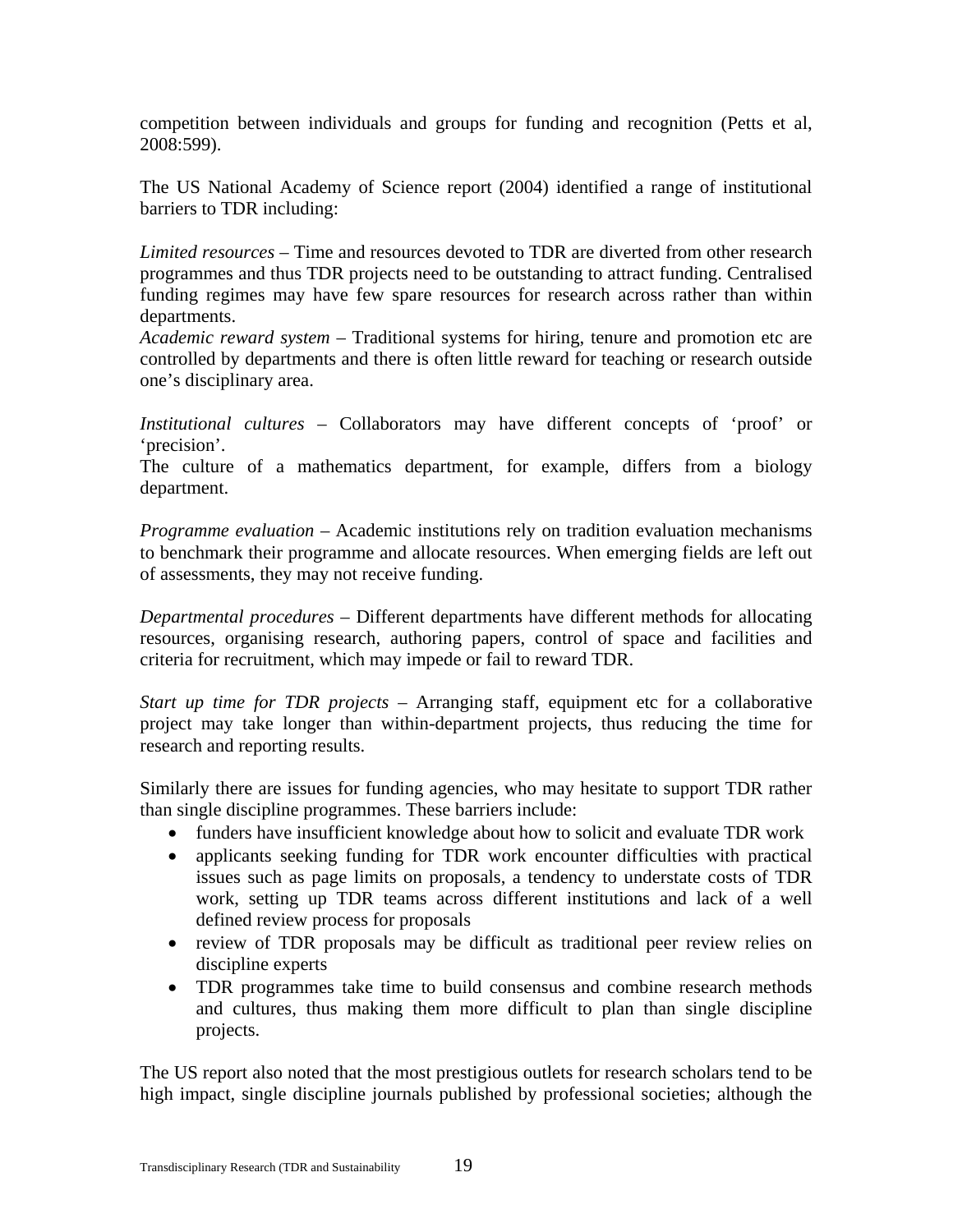number of interdisciplinary journals is now increasing. TDR education is also often hindered by limited availability of supervisors with skills in TDR methods; and TDR projects may take longer because of the need to incorporate literature or methods from a range of disciplines (Klein, J. in Hadorn et al 2008: 402).

A central part of a TDR process is the integration of research results. This can be achieved through an iterative adaptive process, achieved by not establishing strict expectations for outcomes at the start. The reluctance among scientists to avoid overlap and not intrude on other disciplinary worldviews has to be managed carefully. Hollaender et al (2008) suggest that this requires a process of 'controlled confrontation' which enables the consideration of research results and divergent views and then checking that all perspectives have been taken into account. This can be done through dialogue, and concentrating on a joint social problem, or through formal systems models (op cit: 393). There is a lack of strong institutional structures for TDR. TDR groups form to deal with a particular issue – often across research groups and institutions - but relationships may not extend past the life of the project. Thus lessons learned may not be passed on and the development of TDR itself as a mainstream research endeavour is not supported.

Having noted some challenges, there are also considerable advantages and benefits of TDR.

The key benefit of TDR is the creation of new knowledge. Reviewing range of international TD based education programmes, Klein (2008:406) found that in most visions of TD, disciplines do not disappear but they provide essential building blocks to creating new knowledge. TD education equips students with:

- the ability to scope problems and determine how an integrative approach can be used, ensuring multi disciplinary and multi sector involvement
- the knowledge and ability to apply processes such as modelling and group facilitation
- an appreciation of different research epistemologies and an ability to draw on them in a common task
- an understanding of policy, practice and product development, and how these are influenced by research
- the ability to foster research collaboration.

In some areas, mechanistic or single discipline frameworks have failed to explain the full complexity of current issues and problems. In the health sciences, for example, Ratcliffe (1993) has argued that a new science of health is needed as an alternative to current biomedical thinking, which will draw on a broad knowledge base and a variety of approaches, and bridge the gap between personal experience and scientific knowledge. TDR is now emerging as a research orientation in the health sciences, providing systematic frameworks for analysing the social, economic, political, environmental and institutional factors in human health and well being (Rosenfield, 1992 cited in Klein 2008:400).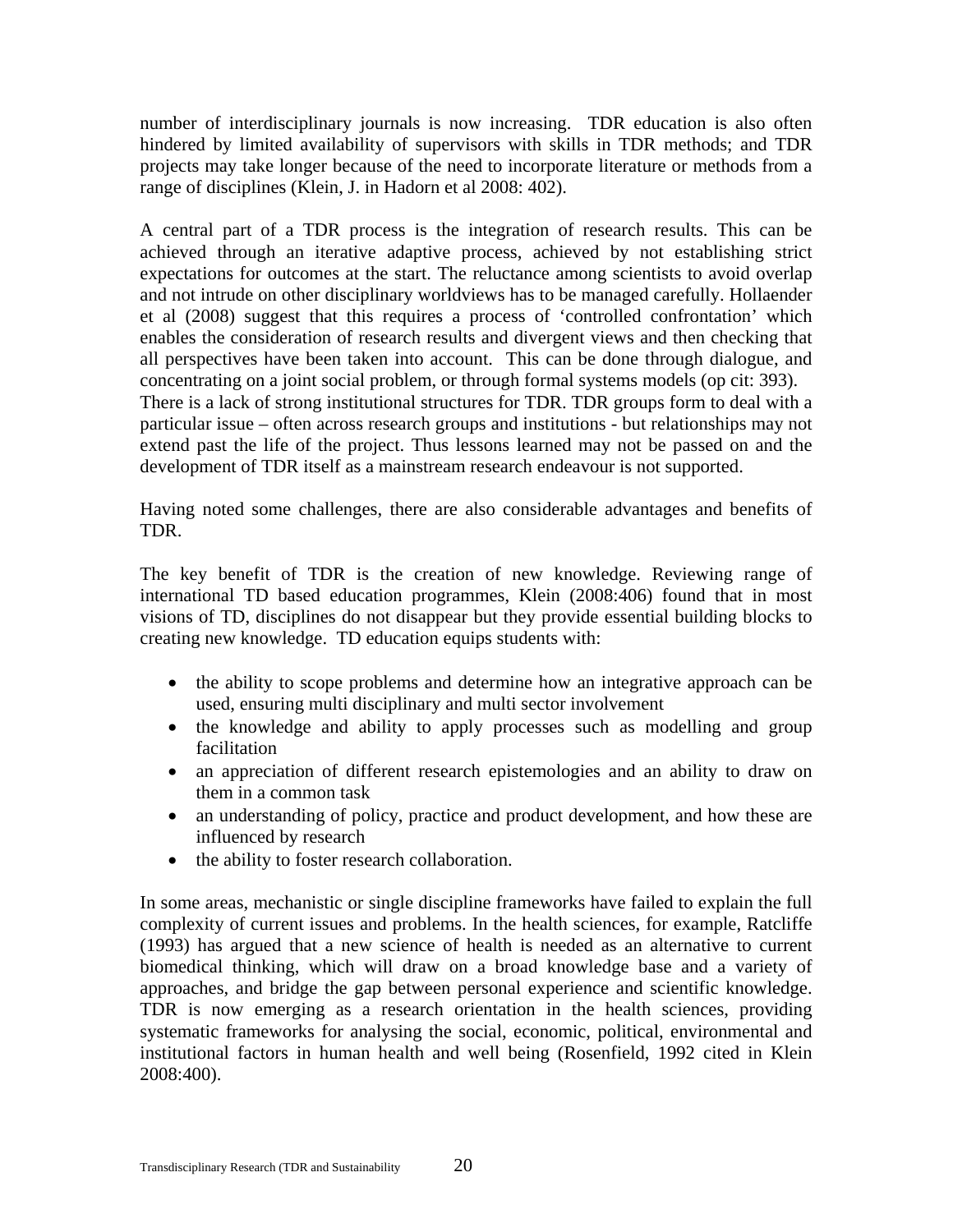With TDR, different knowledge cultures can be bridged and their knowledge fused together in answering a research question. Both tacit and explicit knowledge can be drawn into the research process, including knowledge that is usually not accessible, thus creating a broader framework. New methods and theory can thus emerge through integration. Policy makers often see integration as providing a better solution to a research problem than other approaches (Tress et al, 2006).

Many contemporary issues require the integration of knowledge from a range of disciplines and sources. Researchers have found the practical experience in TDR projects and the exposure to other perspectives to be rewarding and stimulating. A review of Integrative Research in Finland (Bruun et al 2005, cited in Klein, 2008:406) found that the benefits of an interdisciplinary approach included breadth of preparation of research projects, networking with experts from other fields, learning to combine different knowledge, methods and views. Projects organised on an interdisciplinary basis experienced more synergies between the issue and project design, and benefits of networking and creativity. The process involves creating new spaces for knowledge representation and for the co production of knowledge. New methodologies are developing in what Pereira and Funtowicz (2006: 40) describe as a 'knowledge conviviality' including the use of metaphors, patterns, multi media visualisation, etc to acknowledge and work with diversity and complexity.

The US Academy of Sciences report found that interdisciplinary research can be one of the most productive and inspiring of human pursuits. It noted that successful interdisciplinary researchers have found ways to integrate and synthesise disciplinary depth with a breadth of interests, visions and skills. Students are strongly attracted to interdisciplinary courses and subjects. Collaborative partnerships among universities, industry and government have increased and diversified rapidly. The Academy concluded there is now well documented evidence of the research benefits and their effectiveness.

It recommended that academic institutions should develop new funding, policy and practices that remove barriers to interdisciplinarity, develop joint programmes across the university and with industry and government, and should support training in this field for students and faculty. It also recommended that funding agencies should provide mechanisms to support interdisciplinary research and education and review their assessment criteria to make them more effective. The government was urged to maintain a proper balance between funding disciplinary and interdisciplinary research (op cit: 1-5).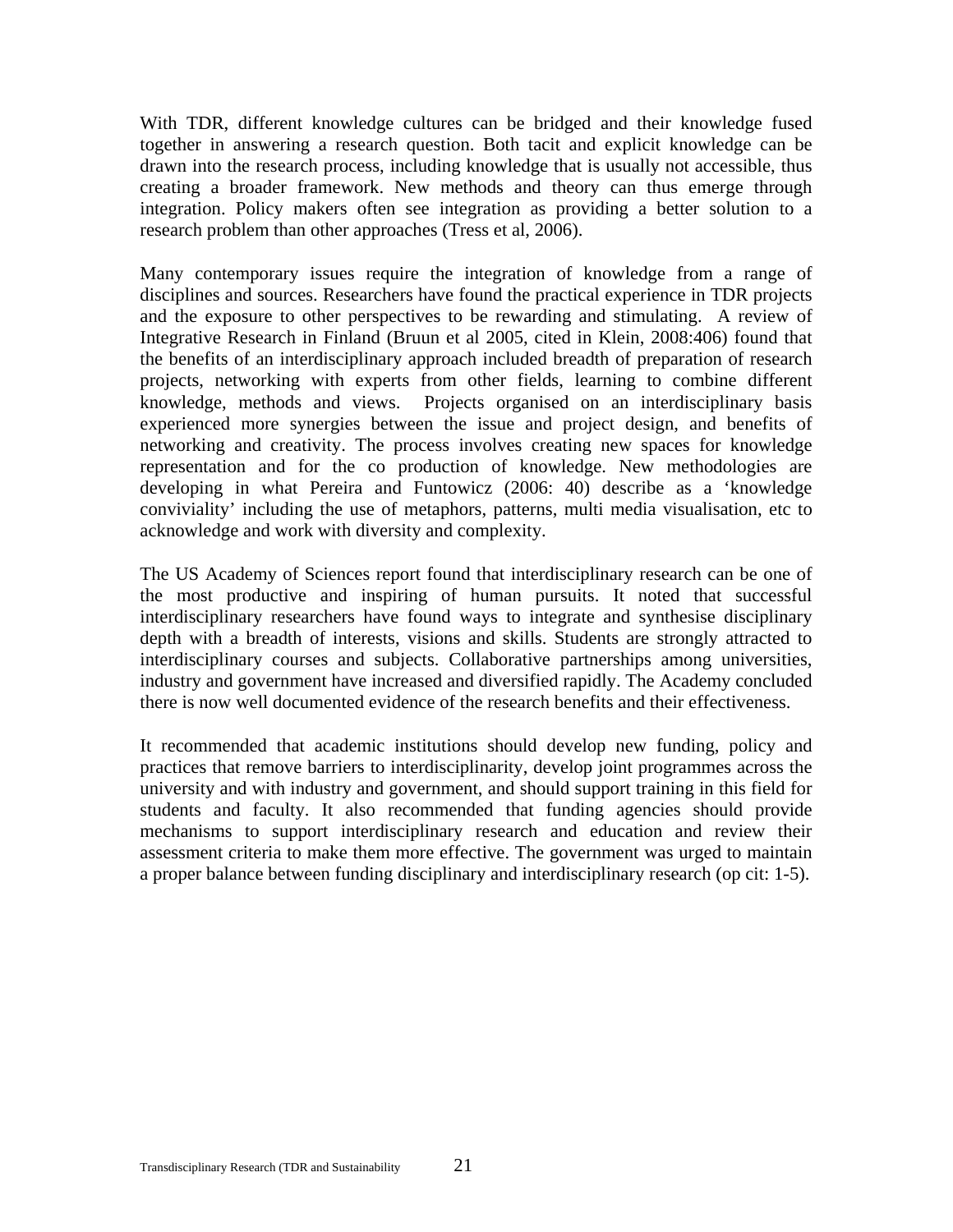# <span id="page-25-0"></span>**7. MEASURING THE GROWTH OF TDR INTERNATIONALLY AND IN NEW ZEALAND**

The growth of transdisciplinary research internationally is indicated by the growing number of research programmes, institutes, professional networks and academic journals dedicated to promoting this kind of research. The structuring of tertiary education is increasing developing an orientation towards TD learning and teaching.

Klein (2008: 401 -405) notes a number of examples, including:

- The International University Reforms Observatory, a network of European, Latin American and South African academics that promotes discussion of university reform with a TD perspective.
- The Centre International de Recherches et Etudes Transdisciplinaire (CIRET) is developing a new type of education informed by the world view of complexity in science. The CIRET website at [http://perso.club-internet.fr/nicol/ciret/\)](http://perso.club-internet.fr/nicol/ciret/) has many examples of TD education initiatives, as does the td-net website [http://transdisciplinary.ch.](http://transdisciplinary.ch/)
- In the USA, the Texas Tech Department of Mechanical Engineering offers courses in TD design, process and systems.
- There are numerous examples in the health sciences e.g. the Ecosystem Health Programme at the University of Western Ontario, Canada; and the Centre for Behavioural and Preventive Medicine at Brown University, USA.
- The Holistic Education Network of Tasmania fosters TD inquiry, and transformational learning (<http://www.hent.org/>).
- The Institute for Sustainability and Technology Policy at Murdoch University in Australia has developed TD approaches in their programmes.

The International Journal of Transdisciplinary Research <sup>[8](#page-25-1)</sup> was established in 2006, with the goal of extending and integrating the study of economics with disciplines within the natural and social sciences, as well as the humanities. The journal aims to develop an economic paradigm that "realistically portrays economic systems as a whole", and develop new approaches to real world problems. In its first issue, Polimeni (2006) argued that: "Our world today is full of instability, transition, and nonlinearities. There will not always be a transition to a stable steady-state as the traditional approaches claim. Therefore, new paradigms and tools are necessary to understand, explain, and learn how behaviour shapes the dynamics of the world."

It is not possible to provide a precise measure of the extent of TDR internationally. One approximation can be found in the report of the US Academy of Sciences (op cit) which noted the growth in multi disciplinary research between 1982 and 2001. This trend was represented by a steady increase in the funding provided by the US National Science Foundation for projects with more than one principle investigator (PI). While most recent awards went to favour single investigators, there was significant growth in multiple PI

<span id="page-25-1"></span><sup>8</sup> http://www.ijtr.org/aims\_and\_scope.htm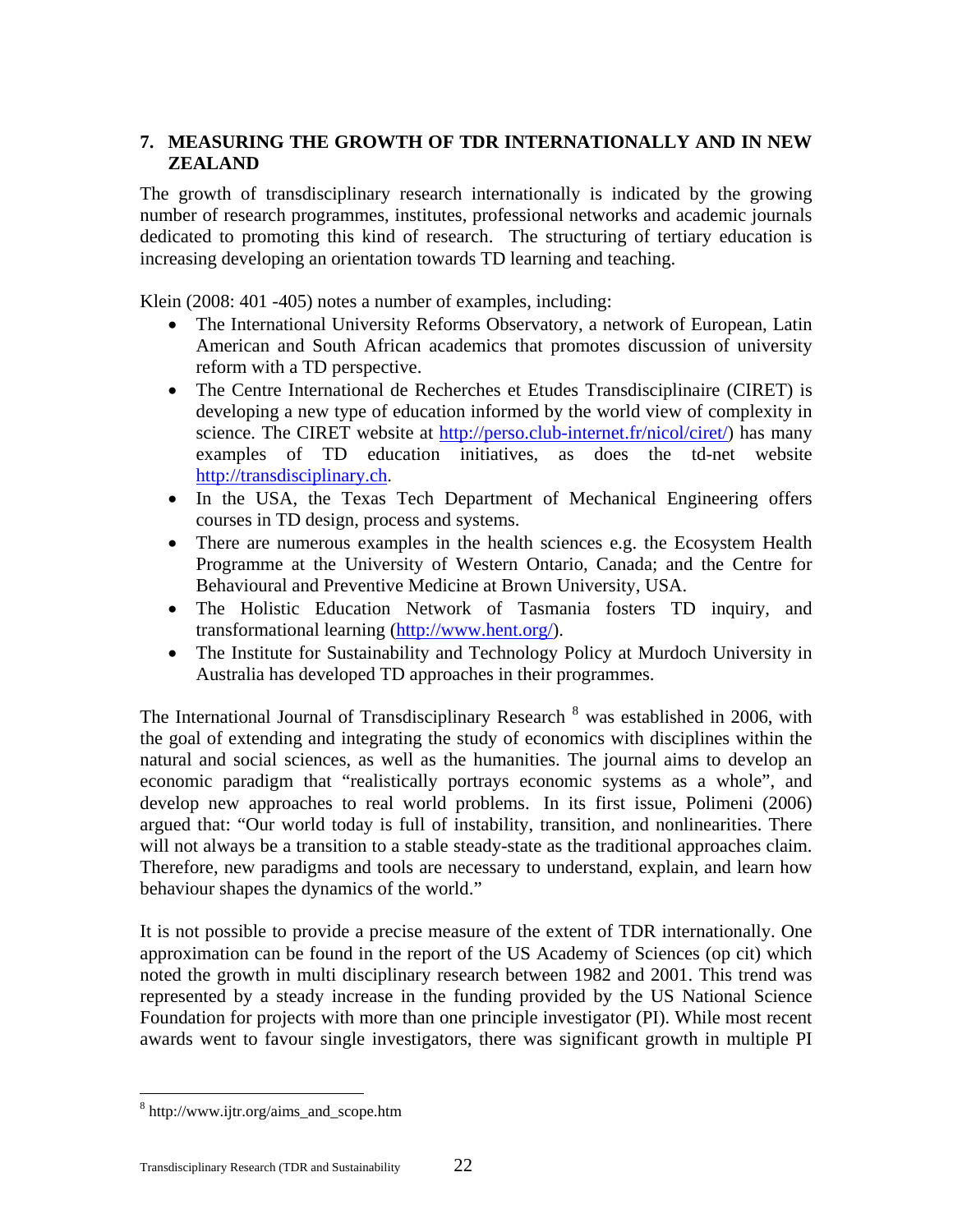awards over that period. Single PI's won about half of the funding in 2001 compared with 78ths in 1982 (Op cit:118)

In contrast, figures for New Zealand from the Marsden fund indicate a steady decline in the number of proposals received and contracts let with more than one PI: from 356 down to 221 proposals, and from 32 down to 22 contracts for the period 2000 to 2007.<sup>[9](#page-26-0)</sup> A recent review of the social sciences, however, reported that a high number of social scientists were undertaking interdisciplinary research (63%) and transdisciplinary research (28%). Only 16.9% indicated they undertake research informed by a single disciplinary perspective (Witten et al, 2006:53).

<u>.</u>

<span id="page-26-0"></span> $9^9$  Figures supplied by the Marsden Fund, pers.comm., July 2008.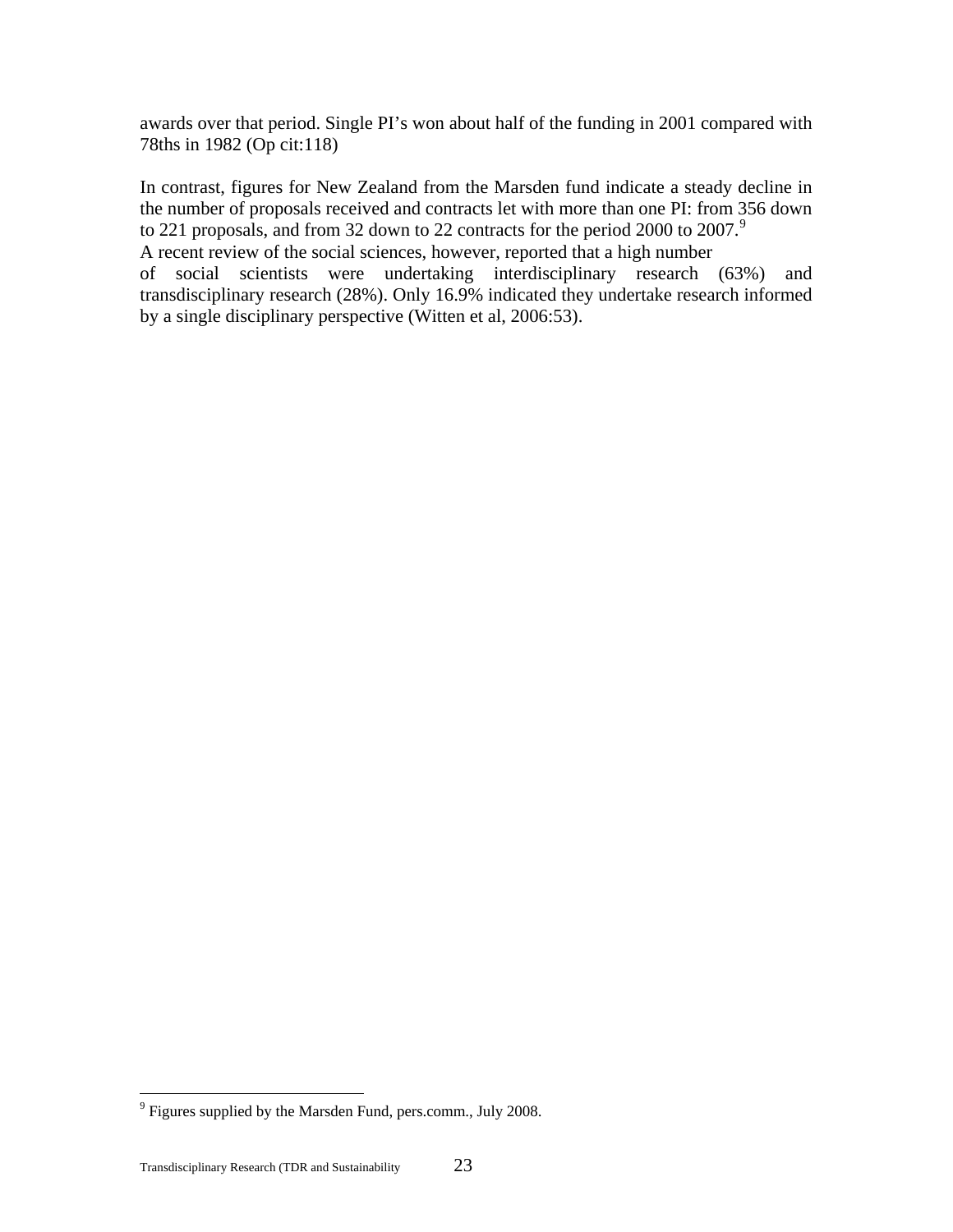### <span id="page-27-0"></span>**8. TDR AND THE FUTURE DIRECTION OF SCIENCE – IMPLICATIONS FOR NEW ZEALAND**

TDR approaches are now a key theme in international discussion about the future of science and research. In an increasingly globalised world where a high premium is placed on building capacity in the 'knowledge economy', and where issues of sustainability are paramount, TDR offers an important perspective.

Wickson et al (2006:1047) note that an increasing emphasis on the development of knowledge economies is promoting the generation of knowledge aimed at solving consequential problems. Furthermore, "the need for sustainability is underpinning a growing demand for research that takes account of complex contexts and interactions between natural and social systems In the social context, calls for interaction with an increasingly engaged populace are driving research in more participatory, consultative and deliberate directions." Taken together, these drivers indicate a changing landscape for knowledge production.

"Transdisciplinary research" is driven by problem solving and integrates perspectives from public agencies, the private sector and civil society in the research process. A major European initiative on TDR initiated by the Swiss Academy of Sciences is supporting exchange among individuals and teams involved in TDR projects on a diversity of issues (public health, migration, new technologies, climate change, globalisation, etc.) to develop integrative methods and approaches for knowledge-based solutions to pressing problems in the life-world. [10](#page-27-1) They suggest that TDR provides a platform for science to examine important public problems and to develop effective strategies for politics, business and civil society. In effect, this provides a new social agenda for science. TDR researchers are emphasising that complex spatial and temporal processes of different scales need to be researched (systems knowledge) and the related management problems and possibilities of creating developmental options (transformation knowledge) need to be probed. Consequently, a basis is needed upon which a societal consensus can be reached on the aims to be pursued (target knowledge). For an effective translation of knowledge into action, all stakeholders need to be involved. The conditions under which science operates and research is funded need to be adapted accordingly.

Current global issues represent the most significant challenge for science policy in the 21st century. TDR provides an essential research framework to support sustainable development. Increasingly complex issues in the economic sphere and in the quality of the human habitat require a major technical, economic and social reorientation. However, we lack the fundamental scientific knowledge and efficient methods for its implementation. <sup>[11](#page-27-2)</sup> The long-term protection of our natural resources (soil, air, water, biological diversity), cultural wealth and functioning social structures is essential for the conservation of a healthy and productive environment for coming generations. Science

 $10$  see http://www.transdisciplinarity.ch/

<span id="page-27-2"></span><span id="page-27-1"></span><sup>&</sup>lt;sup>11</sup> See Ackermann-Liebrich, U. et al (1997) the background document 'Visions in Science Policy', at the above website http://www.proclim.ch/Reports/Visions97/Visions\_E.html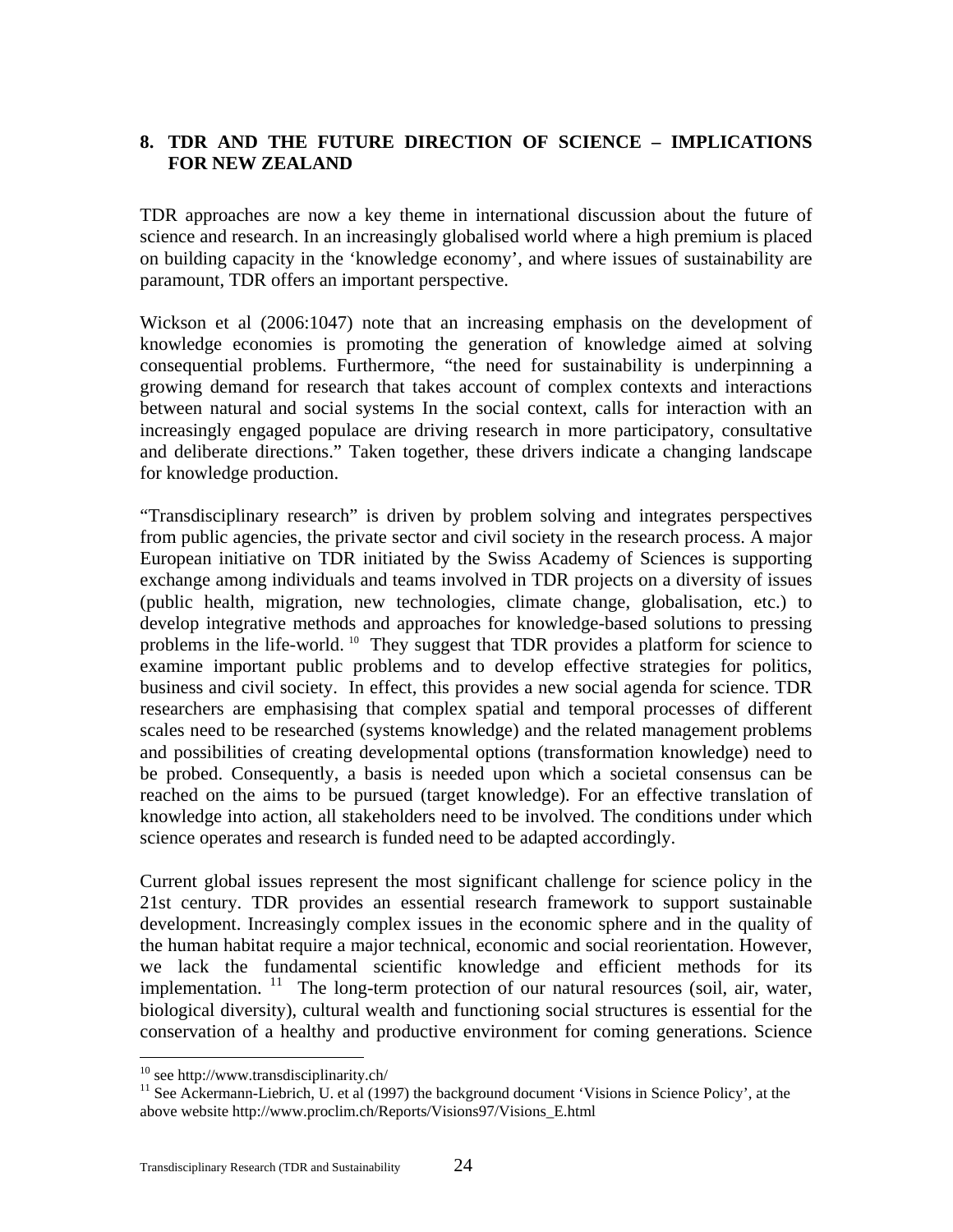needs to supply fundamental knowledge concerning natural and social factors and processes, and their connections. Moreover, science needs to stimulate public discussion on the value and targets of future development.

In terms of a future vision for science and research policy, a group of 34 European scientists, through the Swiss Academy of Sciences, have made the following observations and calls for action  $12$ :

1. Improved **systems knowledge** is needed on:

- climate change land use and soil degradation
- destruction of ecosystems and loss of biodiversity
- increasing scarcity and pollution of water, soil and air
- natural disasters caused by humans
- population dynamics and disparities in development
- health risks and food security
- energy and resource securities.

2. Earlier scientific achievements - primarily in the natural sciences - have mostly been founded upon the analysis of narrowly defined areas of research. In recent years, much knowledge has been gained about individual systems, but comparatively little is known concerning their **interactions**. The often purely reductionist study of environmental problems in separate academic disciplines is increasingly encountering its limitations. The inter or transdisciplinary approach promotes synergies and communication across disciplinary boundaries and between researchers, decision-makers and affected parties. However, there are also limits to interdisciplinarity. In applied research, the whole can only be approximated by means of several complementary models.

3. The need for more knowledge about the interactions between **social and natural systems** is especially great. Understanding coupled systems requires a broad approach to research and education which focuses on interactions, variability, problems of scale and proportions, and system properties, and which will search for explanations in simple subsystems only if required - rather than starting and remaining there.

3. Apart from studying the problems and phenomena of global change, science also needs to consider specific **political, economic and social needs** and constraints, and to find and supply adequate responses. In this way, science will bear its part of the social responsibility for the future of humans and the environment.

4. Research projects increasingly need to focus on human **problems of perception and assessment**. It is necessary to reveal, visualize and communicate complex and long-term

<span id="page-28-0"></span><sup>&</sup>lt;sup>12</sup> This summary is taken from the 'Visions in Science Policy' document cited above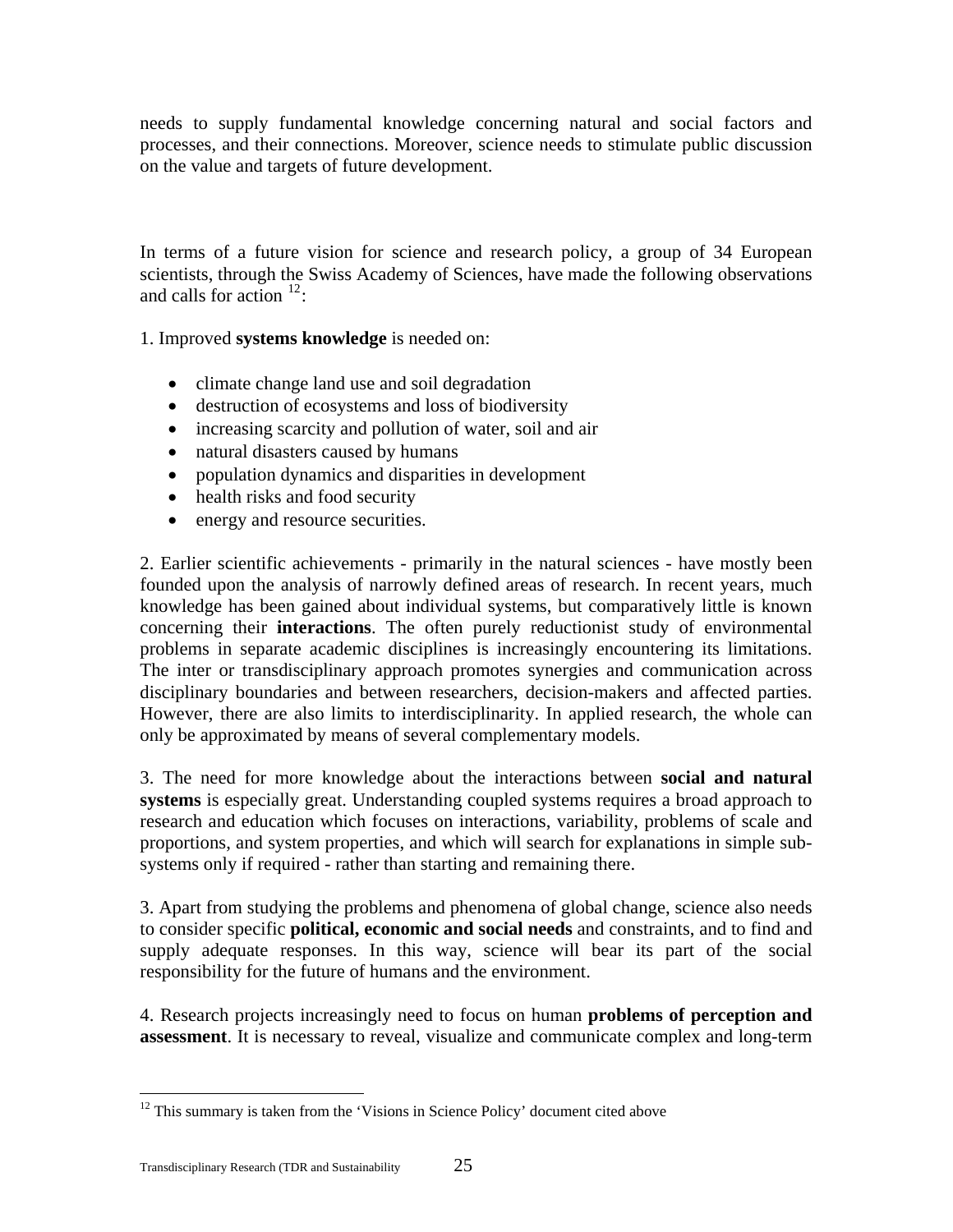interrelations. Science is required to reveal the complex social and environmental tendencies that are not immediately accessible to our senses.

5. However, knowledge is not the most critical factor determining the solution of such problems. Any concept of sustainability implies a certain understanding of nature and the position of humans as part of nature. It will not suffice to meet the challenges of today simply by amassing more knowledge. Both the concept of sustainability and the image of humans and their position in nature require **ethical clarification**. Only when the philosophical and anthropological requirements of sustainability have been clarified can they be implemented in a meaningful way. Ethics should ask uncomfortable questions and critically examine fundamental problems, as well as the prerequisites for the solution of social problems. One aspect of such examinations would therefore be the conceptual and terminological/ideological foundations required by social and environmental policy.

6. Future environmental and sustainability research needs to place significantly greater emphasis on **target and transformation knowledge** as well as systems knowledge in the human and social sciences, including how this knowledge can be efficiently integrated into problem-solving.

7. Knowledge is not usually directly translated into **action**; human actions are not directed by knowledge alone but are also influenced by perceptions, attitudes and conditions (e.g. basic needs, cultural diversity and tradition, state of technology, access to resources, balance of power, institutional restrictions, ethics, social networks, ecological dynamics, etc.) Only if scientists are prepared to reflect on and to study these complex interrelations will they be able to conduct research relevant to practice, and make a contribution towards the solution and prevention of environmental problems. Moreover, research is also required into why and how certain instruments applying scientific knowledge are successful and why others are not. This is the only way to improve existing instruments and develop new ones.

8. The involvement of decision-makers (from the government, the private sector) and non-governmental organisations in the planning and realization of research projects needs to be increased in order for implementation to begin early. **Participatory approaches** are especially relevant for applied research; however, basic research will also be able to benefit from these learning processes and an enhanced acceptance of research. Participation complements expert-centred governmental advisory groups and strengthens the democratic decision-making process, which is an important principle of sustainability.

9. An important contemporary issue in the practical application of TDR is problem framing. [13](#page-29-0) Identifying and structuring the problem and defining research questions within an unstructured or pluralistically-viewed field can constrain analysis of the problem. This limits what can be captured by early detection, what can be addressed by research and which problem-solving options are investigated. The perspectives of researchers from different disciplinary backgrounds (natural or social sciences, the

<span id="page-29-0"></span><sup>&</sup>lt;sup>13</sup> See http://www.transdisciplinarity.ch/conference/upcoming\_conference.html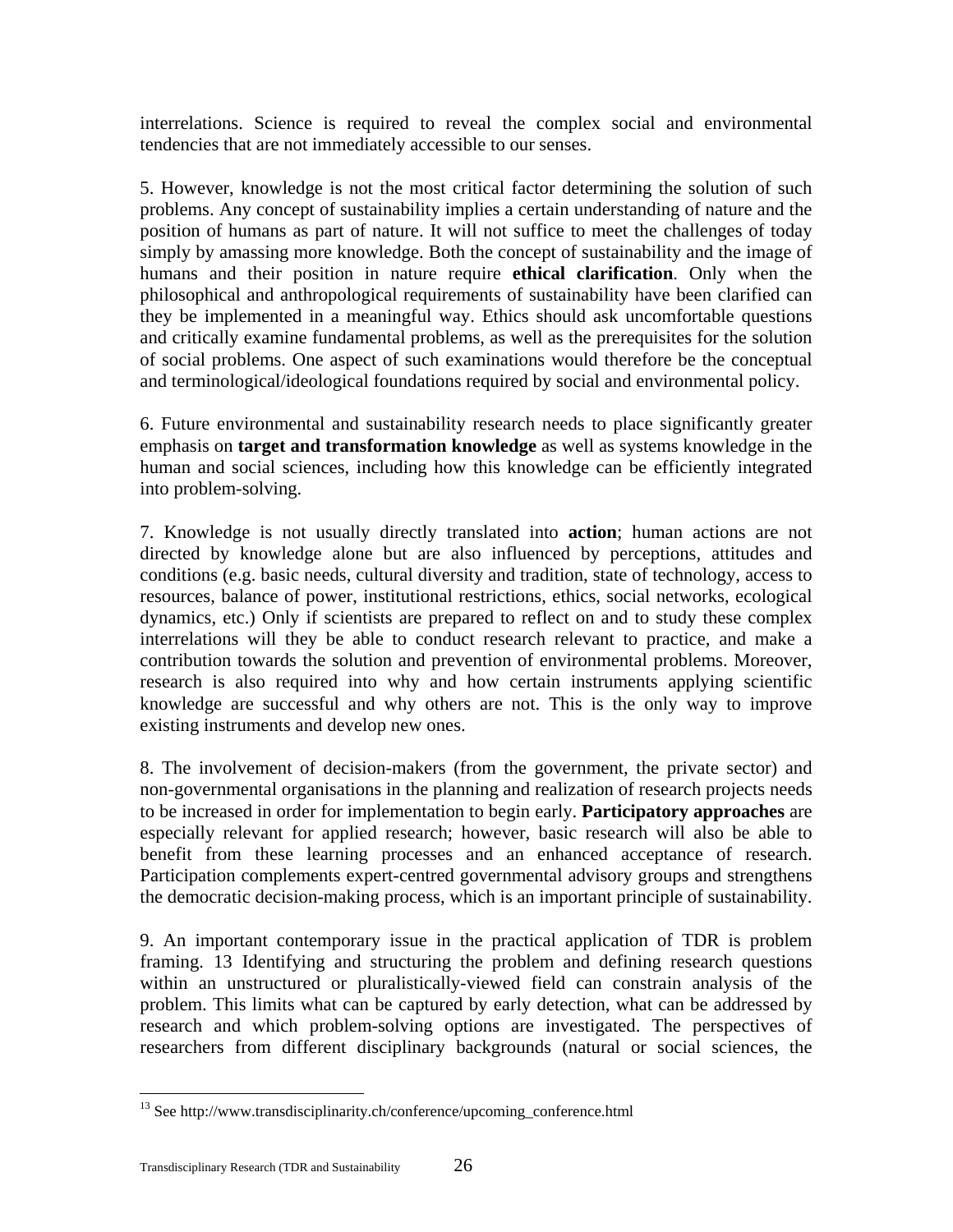humanities or the engineering and medical sciences) as well as perspectives of actors from the private sector, civil society or public agencies need to be interrelated.

10. Changes are needed in **science policy**. Institutions promoting research need to reorient themselves to encourage more inter- and transdisciplinary proposals for research projects. This will require flexible funding structures. The selection of research projects needs to place greater emphasis on their orientation towards application. Improved cooperation between universities and funding institutions with research and development activities pursued in the private sector, in government as well as state and private institutions, is required.

What are the implications for New Zealand?

In terms of future science and research, it needs to be emphasised that not all science has to be oriented towards transdisciplinary research. While TDR is an important field – with much to offer in terms of applied problems – many areas of science will continue to operate under a disciplinary or multi disciplinary framework. Indeed, the ongoing enhancement of fundamental knowledge is a pre requisite for TDR.

TDR has a major role to play in advancing sustainability science in New Zealand. In a national survey conducted by MORST in October 2007, <sup>[14](#page-30-0)</sup> involving participants from science, industry, the government and the community, there was a clear view that New Zealand needs to be doing more to respond to the sustainability challenge. This response was re enforced at a business seminar hosted by MoRST in December, 2007.<sup>[15](#page-30-1)</sup> Global challenges around sustainability are the dominant issue on the horizon, and require an urgent and focused response. Research needs to be more strongly linked to real world environmental and social problems - and to action. Business leaders are keenly aware of the strategic issues in the international market and are already moving ahead to anticipate and respond to sustainability. Social preferences, in the New Zealand community, and international consumer markets, are also rapidly evolving. This has major implications for the future of New Zealand research, science and technology (RS&T).

Science is not simply a 'sector' or component in future sustainable development, but rather provides the central analytical platform on which sustainability is based. Without scientific knowledge, there would be little understanding of the changes in the environment that have alerted modern societies to the present global and national problems. Without science, we would lack the ability to monitor system capacities and responses, on which policy and investment decisions are based. And without science, we will be unable to adapt to change and develop the new technical, economic and social solutions required to shift gear and move into a more sustainable future.

New knowledge and innovation are imperative for New Zealand and RS&T has a vital role to play in our future transformation. <sup>[16](#page-30-2)</sup> TDR provides an important framework for:

<span id="page-30-0"></span><sup>&</sup>lt;sup>14</sup> See survey report at www.morst.govt.nz<br><sup>15</sup> See meeting report at www.morst.govt.nz

<span id="page-30-2"></span><span id="page-30-1"></span><sup>&</sup>lt;sup>16</sup> Hon Pete Hodgson, Minister of Research, Science and Technology, July 2008 p. 5.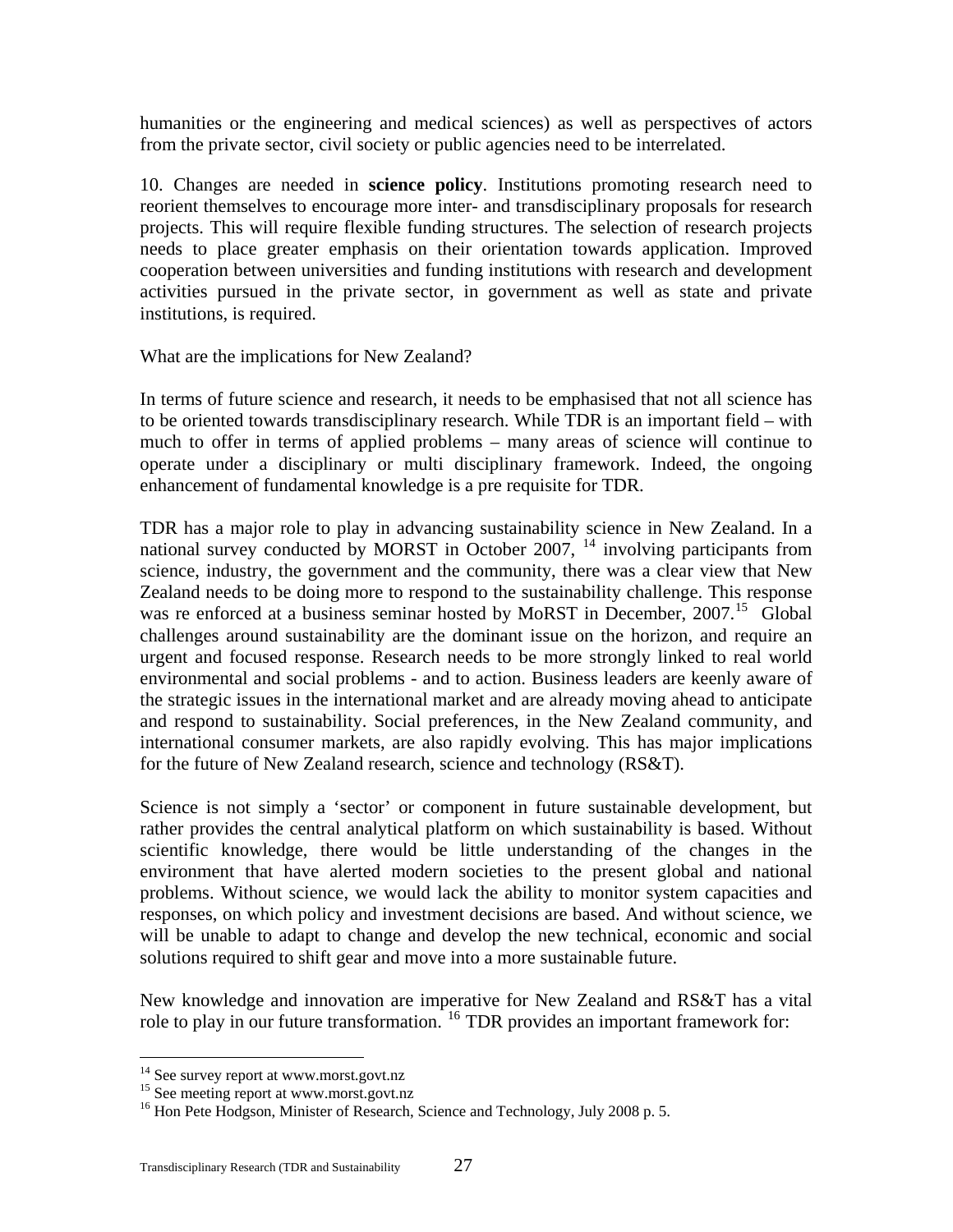- measuring key indicators of the state of the biophysical and social systems
- improving knowledge and predictive capacity around the interaction between biophysical and social systems
- understanding and analysing the drivers behind sustainability current challenges, including those forms of science and technology that may in the past have contributed to non sustainable outcomes
- developing new social processes to identify preferred sustainable future pathways, including public awareness, social engagement and policy mechanisms
- developing new fields of knowledge, applied technologies and products to implement sustainable development pathways.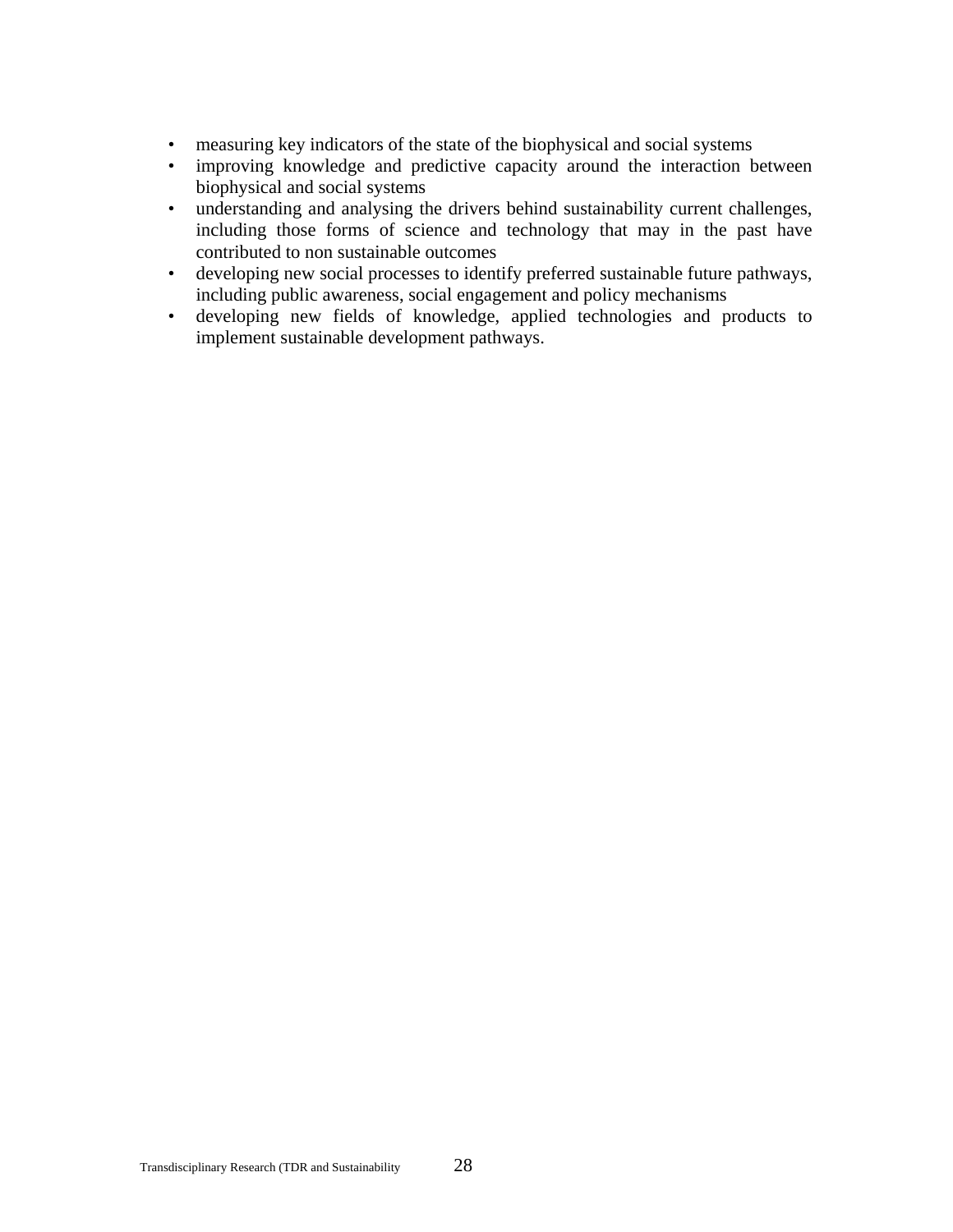### <span id="page-32-0"></span>**REFERENCES**

Ackermann-Liebrich, U. et al (1997) *Visions in Science Policy*. Proclim Forum for Climate and Global Change. Berne: Swiss Academy of Sciences. Retrieved 16 September 2008 from http://www.proclim.ch/Reports/Visions97/Visions\_E.html

Brandt, J. (1998) Key concepts and interdisciplinarity in Landscape Ecology: a summingup and outlook. In Dover, J.W. and Bunce, R.G.H. (Eds) (1998) *Key Concepts in Landscape Ecology*. Preston UK: IALE European Congress : 421-434

Brewer, G.D. (1999) *The Challenges of Interdisciplinarity.* Pol Sci 32, 327-337

Bruun, H., Hukkinen, J., Huutoniemi, K., and Klein, J.T. (2005) *Promoting Interdisciplinary Research: The Case of the Academy of Finland.* Helskink: Academy of Finland.

Campbell, D.T. (1969) Ethnocentrism of Disciplines and the Fish-scale Model of Omniscience. In Sherif, M and Sherif, C.W. (Eds) *Interdisciplinary Relationships in the Social Sciences*. Chicago: Aldine: 328-348

Funtowicz, S.O. and Ravetz, J.R. (1993) Science for the Post-Normal Age. *Futures* 25, 739-755

Funtowicz, S.O. and Ravetz, J.R. (2008) Values and Uncertainties. Chapter 23 in Hadorn, G.H., Hoffman-Riem, H., Biber-Klemm, S., Grossenbacher-Mansuy, W., Joye, D., Pohl, C., Wiesmann, U., and Zemp, E. (Eds) (2008) *Handbook of Transdisciplinary Research*. Springer.

Garrett-Jones, S., Turpin, T., Burns, P., Diment, K. (2005) Common purpose and divided loyalties: the risks and rewards of cross sector collaboration for academic and government researchers. *R&D Management.* Vol 35. Issue 5 : 535-544

Gibbons, M., Limoge, C., Nowotny, H., Schwartzman, S., Scott, P. and Trow, P. (1994) The New Production of Knowledge. *The Dynamics of Science and Research in Contemporary Societies.* London: Sage.

Hadorn, G.H., Hoffman-Riem, H., Biber-Klemm, S., Grossenbacher-Mansuy, W., Joye, D., Pohl, C., Wiesmann, U., and Zemp, E. (Eds) (2008) *Handbook of Transdisciplinary Research*. Springer.

Hadorn, Gertrude Hirsch; Bradley, David; Pohl, Christian; Rist, Stephan; Wiesmann, Urs (2006) Implications of transdisciplinarity for sustainability research. *Ecological Economics* [Ecol. Econ.]. Vol. 60, no. 1, pp. 119-128. Nov 2006.

Hillman, M. (2004) The importance of environmental justice in stream rehabilitation. *Ethics, Place and Environment.* Vol. 7. Issue 1&2. :19-43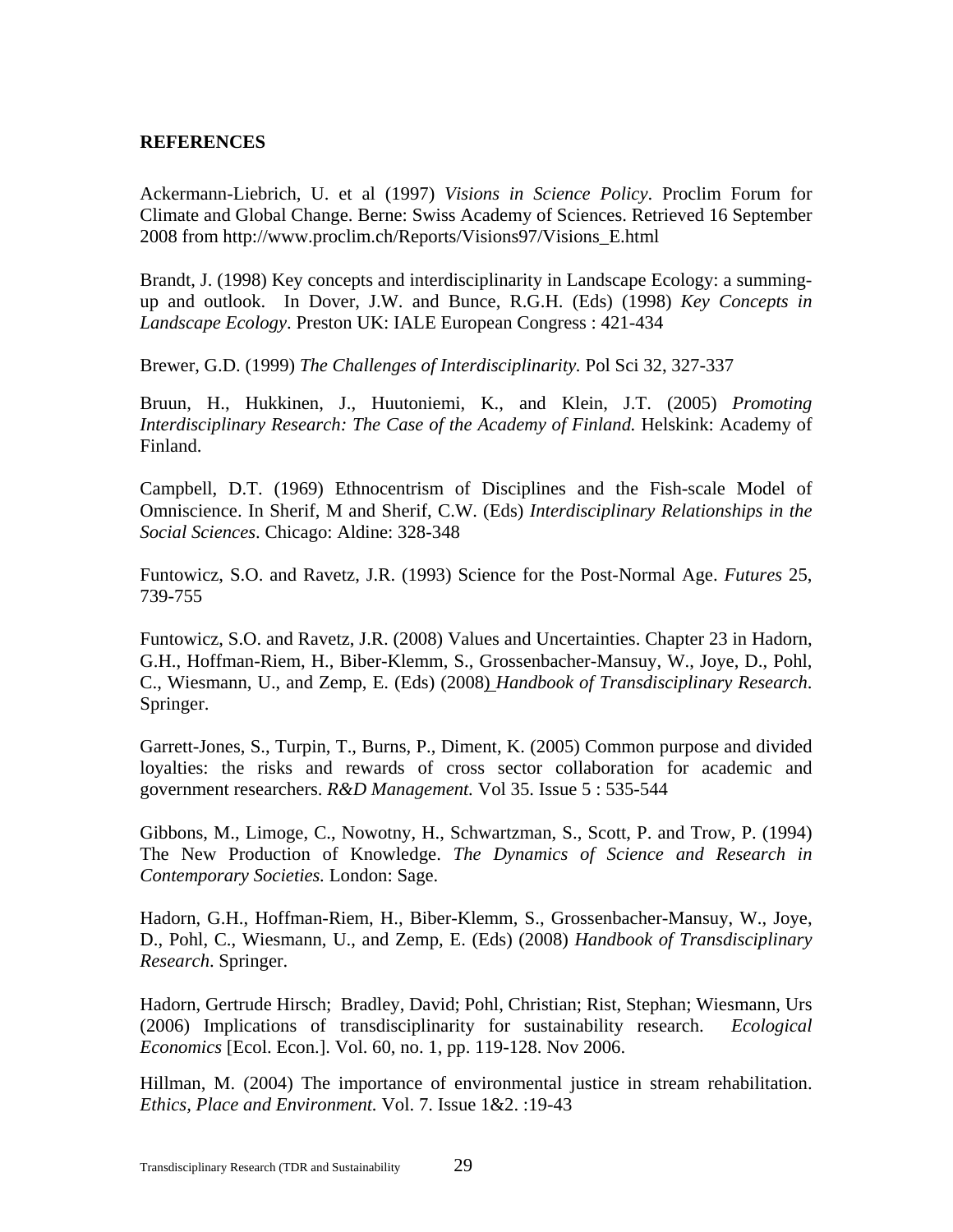Hodgson, P. 2008. Foreward to the *Government's Agenda for New Zealand Research, Science and Technology.* Wellington. Ministry of Research, Science and Technology

Hollaendar, K., Loibl, M.C. and Wilts, A. Management. Chapter 25 in Hadorn, G.H., Hoffman-Riem, H., Biber-Klemm, S., Grossenbacher-Mansuy, W., Joye, D., Pohl, C., Wiesmann, U., and Zemp, E. (Eds) (2008) *Handbook of Transdisciplinary Research.* Springer.

Jager, J. (2008) Foreward in Hadorn, G.H., Hoffman-Riem, H., Biber-Klemm, S., Grossenbacher-Mansuy, W., Joye, D., Pohl, C., Wiesmann, U., and Zemp, E. (Eds) (2008) *Handbook of Transdisciplinary Research.* Springer.

Klein, J.T. (2007) Interdisciplinary Approaches in Social Science Research. In Outwaite,W. and Turner, S.P. (Eds) *The Sage Handbook of Social Science Methodology.* Los Angeles. Sage Publications ISBN 0978-1-4129-0119-2. pp 32-49.

Klein, J.T. (2008) Education – Chapter 26 in Hadorn, G.H., Hoffman-Riem, H., Biber-Klemm, S., Grossenbacher-Mansuy, W., Joye, D., Pohl, C., Wiesmann, U., and Zemp, E. (Eds) (2008) *Handbook of Transdisciplinary Research*. Springer.

Knopman, D.S. (2006) Success matters: recasting the relationship among geophysical, biological and behavioural scientists to support decision-making on major environmental challenges. *Water Resources Research*. Vol 42. Issue 3.

Kuhn, T. (1963) *The Structure of Scientific Revolutions.* Chicago: University of Chicago Press

Komiyama, H. and Takeuchi, K. (2006) Sustainability Science: building a new discipline. Editorial. *Sustainability Science* 1: 1-6.

Nowotny, H. (1999) The Need for Socially Robust Knowledge. *TA – Datenbank-Nachricten, 8, 12-16* 

OECD (1972) *The University and the Community: The Problems of Changing Relationships* Paris: Organisation for Economic Cooperation and Development.

Pereira, A.G., Funtowicz, S. (2006) Knowledge Representation and Mediation for Transdisciplinary Frameworks: Tools to Inform Debates, Dialogues and Deliberations. *International Journal of Transdisciplinary Research*. Vol.1, No. 1 2006:34-50.

Petts, J., Owens, S. and Bulkeley, H. (2008) Crossing boundaries: interdisciplinarity in the context of urban environments. *Geoforum* 39 (2008) 593-601

Pohl, C. and Hirsch Hadorn, G. (2007) *Principles for Designing Transdisciplinary Research. Proposed by the Swiss Academy of Arts and Sciences*. Munchen: Oekem.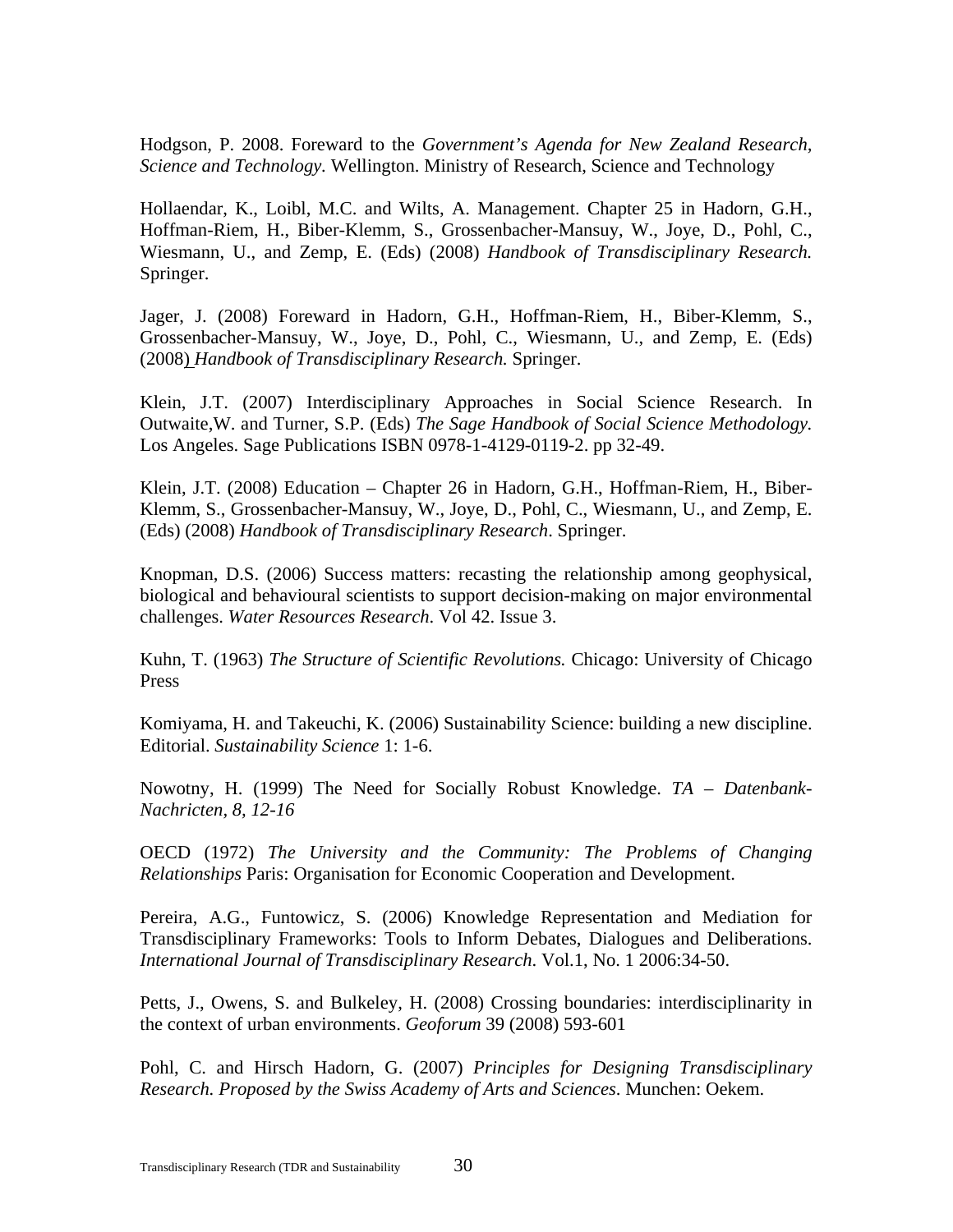Polimeni, J. M. (2006) Transdisciplinary Research: moving forward. *International Journal of Transdisciplinary Research.* Vol.1 No. 1: 1-3

Popper, K. R. (1963) *Conjectures and Refutations: the Growth of Scientific Knowledge*. New York. Routledge and Kegan Paul. P.88

Ratcliffe, J.W. (1993) Integrative, transdisciplinary research methodology. In Fulder,S. and Lafaile, R. (Eds) *Towards a New Science of Health*. Vol. 1 Part 4. October 1993: 169-182

Rosenfield, P.L. (1992) The potential of transdisciplinary research for sustaining and extending linkages between the health and social sciences *Social Science and Medicine*  35 (11): 1343-57

Schulte-Oehlmann, U., Oehlmann, J. Puttmann, W. (2007) Pharmaceutical agents in the environment, their entries, occurrence and an inventory of them. *Humanpharmakawirkstoffe in der Umwlt: Eintrage, Vorkommen und der Versuch einer Bestandsaufnahme*. Vol 19. Issue 3: 168-179

Spokane, A.R., Lombard, J.L. et al (2007) Identifying streetscape features significant to well being. *Architectural Science Review*. Vol. 50. Issue 3: 234-245.

Steffen, W. et al (2004) *Global Change and the Earth System. A planet under pressure.* Springer, Berlin. (Executive Summary, IBBP Secretariat, Stockholm) Cited in Hadorn et al (Eds) 2008: 57.

Swiss Academy of Sciences (2008) – td research conference 2008 http://www.transdisciplinarity.ch/conference/upcoming\_conference.html

Tress, B; Gunther, R. and Fry, G. (2006) Defining concepts and the process of knowledge production in integrative research. Chapter 2 in Tress, B. et al *From Landscape Research to Landscape Planning – aspects of integration, education and application.* Wageningen UR Frontis Series 12 ISBN 1402039786 pp 13-26. Retrieved 25 July 2008 from [http://library.wur.nl/frontis/landscape\\_research/02\\_tress.pdf](http://library.wur.nl/frontis/landscape_research/02_tress.pdf)

US National Academy of Sciences, National Academy of Engineering and Institute of Medicine (2004) Facilitating Interdisciplinary Research. Washington, D.C. The National Academies Press. http://www.nap.edu/catalog/11153.html

Wasson, B. and Underdal, A. (2002) Human-Environment Interactions: methods and theory. Global Change Newsletter Nr. 49 IGBP Secretariat, Stockholm. Pp. 22-23. Cited in Hadorn et al (Eds) 2008: *Handbook of Transdisciplinary Research*. Springer: 57.

Wickson, F., Carew, A.L., Russell, A.W. (2006) Transdisciplinary research: characteristics, quandaries and quality*. Futures* 38 (2006) 1046–1059